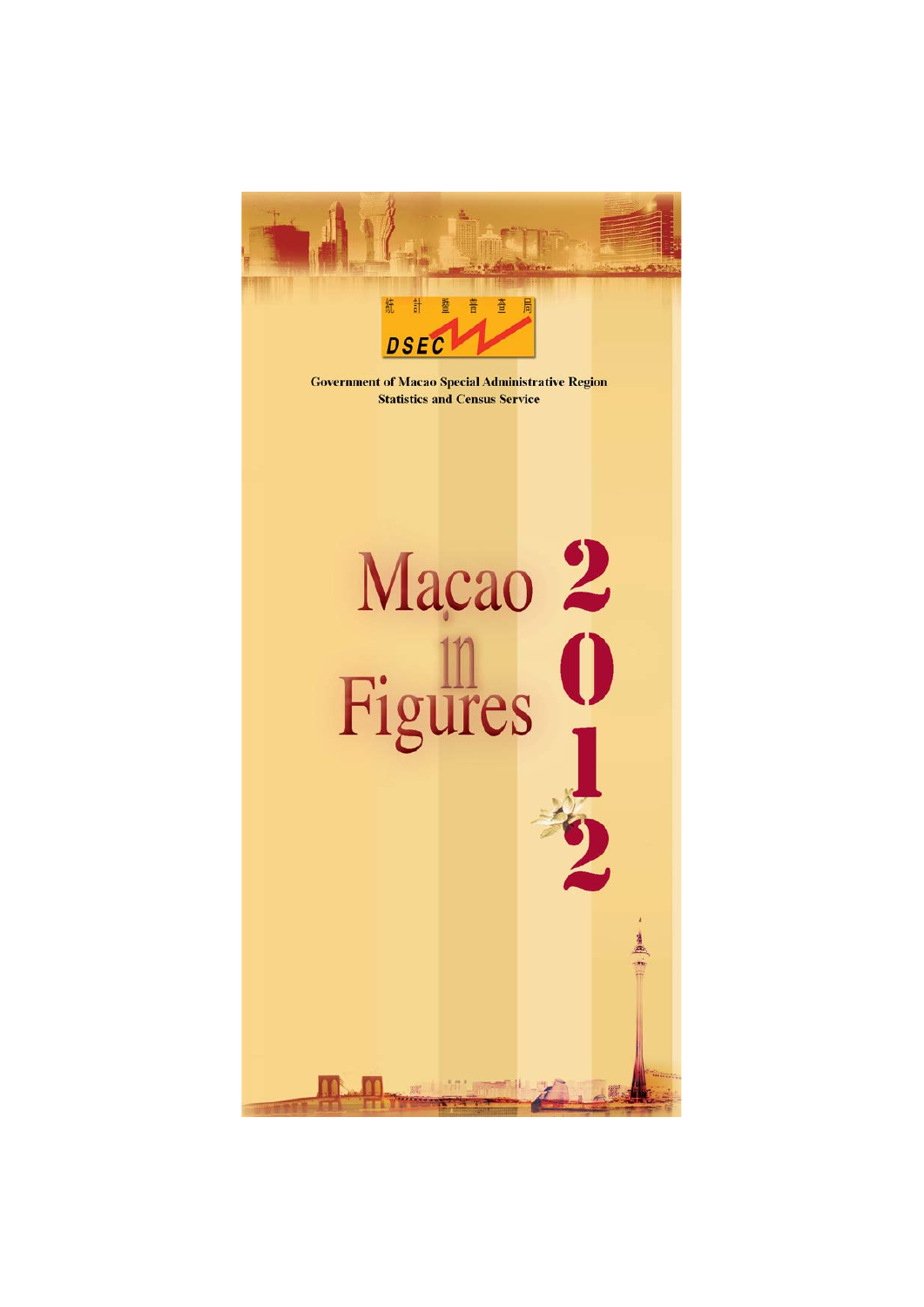# <span id="page-1-0"></span>PRINCIPAL INDICATORS, 2011

|                                       |                           | Unit                 | No.       |
|---------------------------------------|---------------------------|----------------------|-----------|
| End-year population                   |                           | '000                 | 557.4     |
| Crude birth rate                      |                           | $\%$                 | 10.6      |
| Crude mortality rate                  |                           | $\%$                 | 3.4       |
| Population density                    |                           | '000/km <sup>2</sup> | 18.4      |
| Households                            |                           | 000'                 | 172.6     |
| Land area                             |                           | km <sup>2</sup>      | 29.9      |
| Employed population                   |                           | 000'                 | 327.6     |
| Unemployment rate                     |                           | $\%$                 | 2.6       |
| Median monthly employment<br>earnings |                           | <b>MOP</b>           | 10 000    |
| Licensed motor vehicles               |                           | no.                  | 206 349   |
| Lane length of public roads           |                           | km                   | 416.0     |
| Mobile telephone users                |                           | no.                  | 1 353 194 |
| Inflation rate                        |                           | $\frac{0}{0}$        | 5.81      |
| Value of merchandise exports          |                           | million MOP          | 6970.9    |
| Value of merchandise imports          |                           | million MOP          | 62 288.9  |
| <b>MICE</b> events                    |                           | no.                  | 1045      |
| Visitor arrivals                      |                           | 000'                 | 28 002.3  |
| Occupancy rate of hotel sector        |                           | $\frac{0}{0}$        | 84.1      |
| Per-capita spending of visitors       |                           | <b>MOP</b>           | 1619      |
| Tax revenue from gaming<br>sector     |                           | million MOP          | 99 656.4  |
| Gross gaming revenue                  |                           | million MOP          | 269 058   |
| Resident deposits                     |                           | million MOP          | 291 573.2 |
| GDP                                   | (at current price)        | million MOP          | 292 090.5 |
|                                       | (chain volume<br>measure) | million MOP          | 260 999.0 |
| Per-capita GDP                        | (at current price)        | MOP                  | 531723    |
|                                       | (chain volume<br>measure) | <b>MOP</b>           | 475 123   |
| Per-capita GNI                        | (at current price)        | MOP                  | 375 897   |
|                                       | (chain volume<br>measure) | <b>MOP</b>           | 360 204   |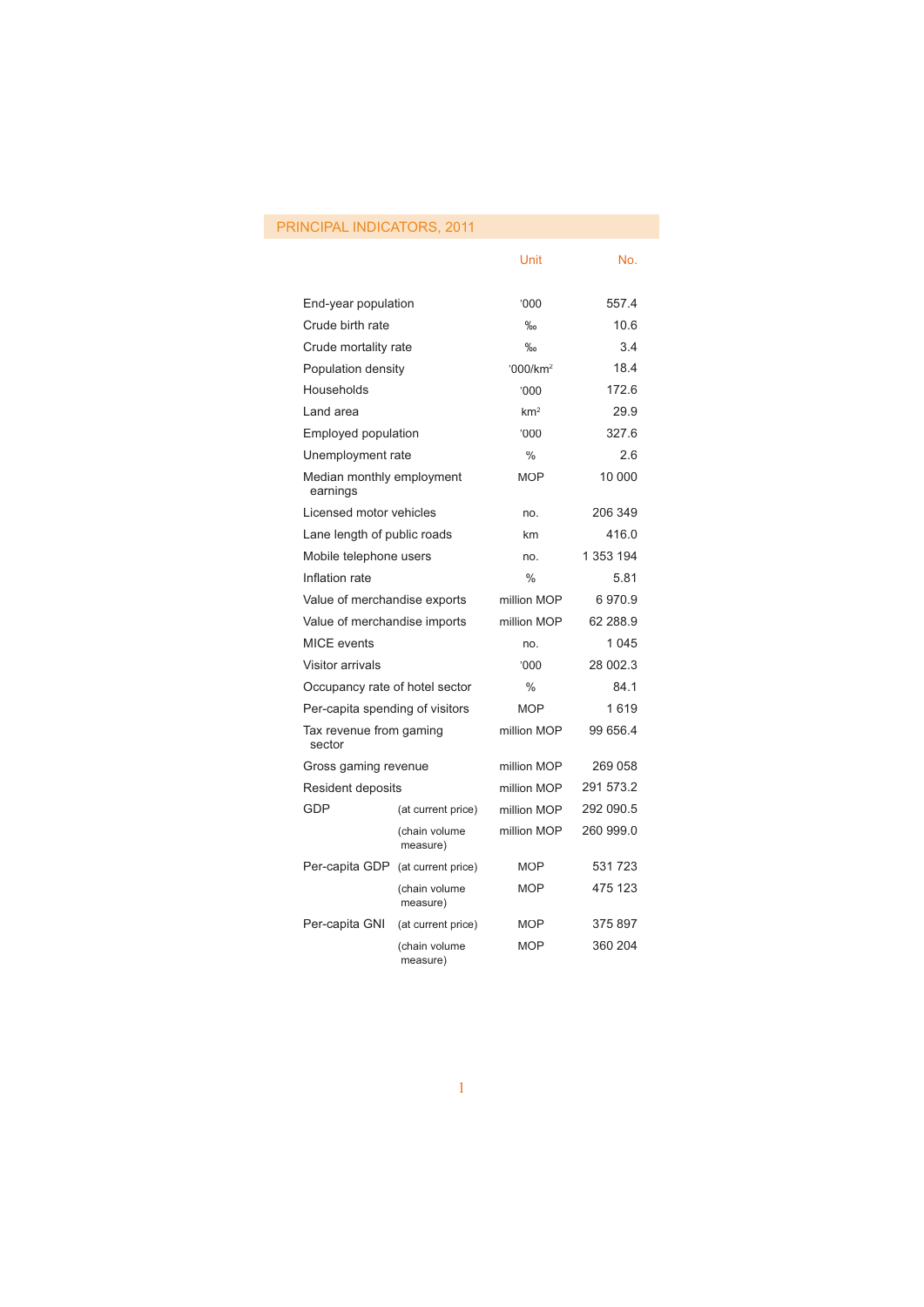#### CONTENTS

| Principal Indicators, 2011                      | 1  |
|-------------------------------------------------|----|
| Symbols and Abbreviations                       | 3  |
| Geography and Weather                           | 4  |
| Human Development Index                         | 4  |
| Demography                                      | 5  |
| Education                                       | 6  |
| Law and Order                                   | 7  |
| Health                                          | 7  |
| Environment                                     | 7  |
| Employment                                      | 8  |
| Transport                                       | 10 |
| Telecommunications                              | 11 |
| Foreign Direct Investment                       | 11 |
| <b>Construction and Real Estate Transaction</b> | 11 |
| Energy                                          | 12 |
| External Merchandise Trade                      | 13 |
| External Merchandise Trade Index                | 14 |
| <b>Consumer Price Index</b>                     | 14 |
| <b>MICE</b>                                     | 14 |
| <b>Tourist Price Index</b>                      | 14 |
| Tourism                                         | 15 |
| Gaming                                          | 16 |
| <b>Public Finance</b>                           | 16 |
| Money and Finance                               | 16 |
| <b>Gross Domestic Product</b>                   | 17 |
| <b>Gross National Income</b>                    | 19 |
| <b>Balance of Payments</b>                      | 19 |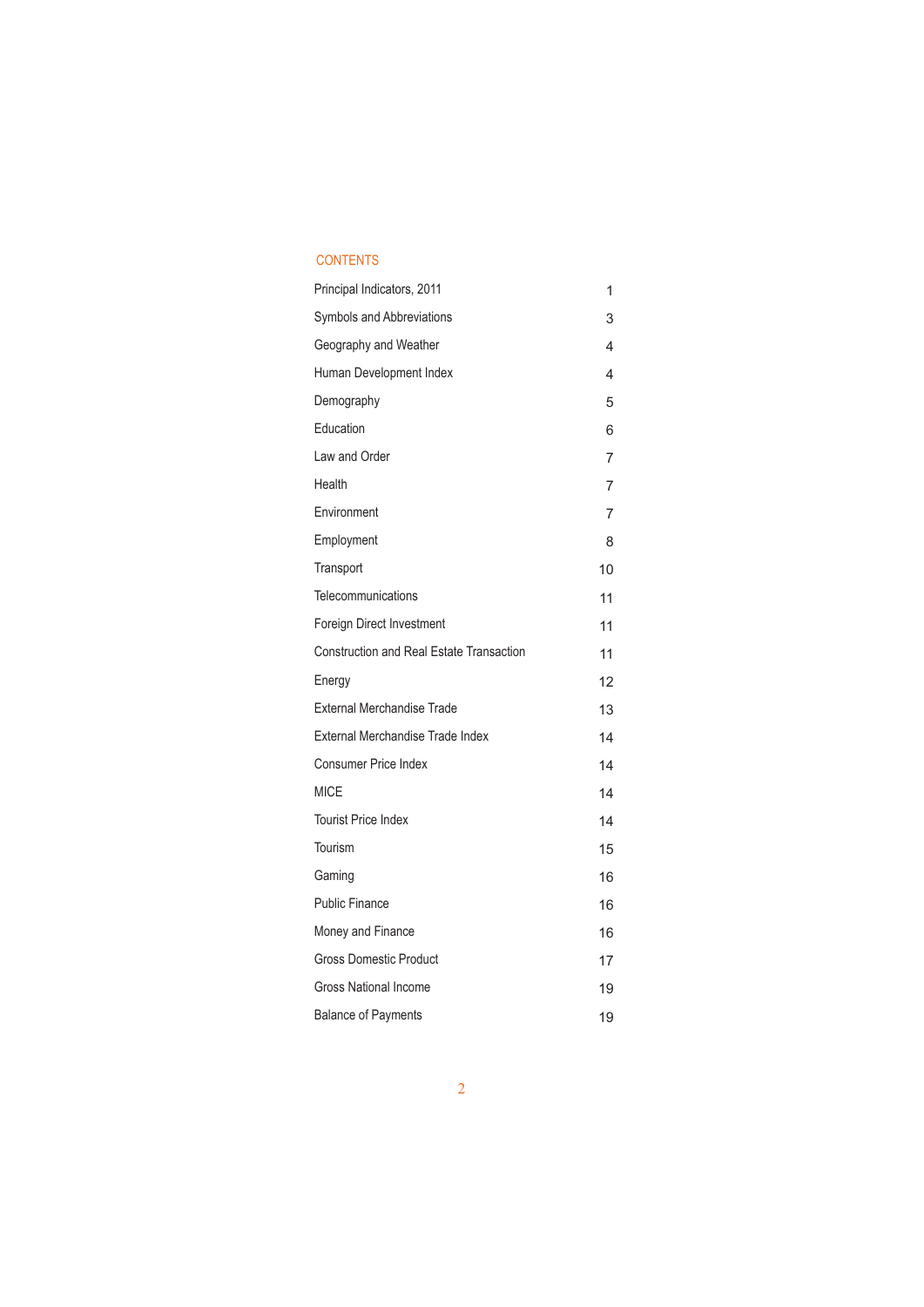### <span id="page-3-0"></span>SYMBOLS AND ABBREVIATIONS

- Absolute value equals zero .. Not applicable p Provisional figures r Revised figures/revised estimate # Confidential data % Percentage ‰ Per mille '000 Thousand MOP Macao pataca no. Number MF Male and female F Female M Male kg kilogram km2 square kilometre m<sup>2</sup> square metre m<sup>3</sup> cubic metre mm milimetre L liter kWh kilowatt-hour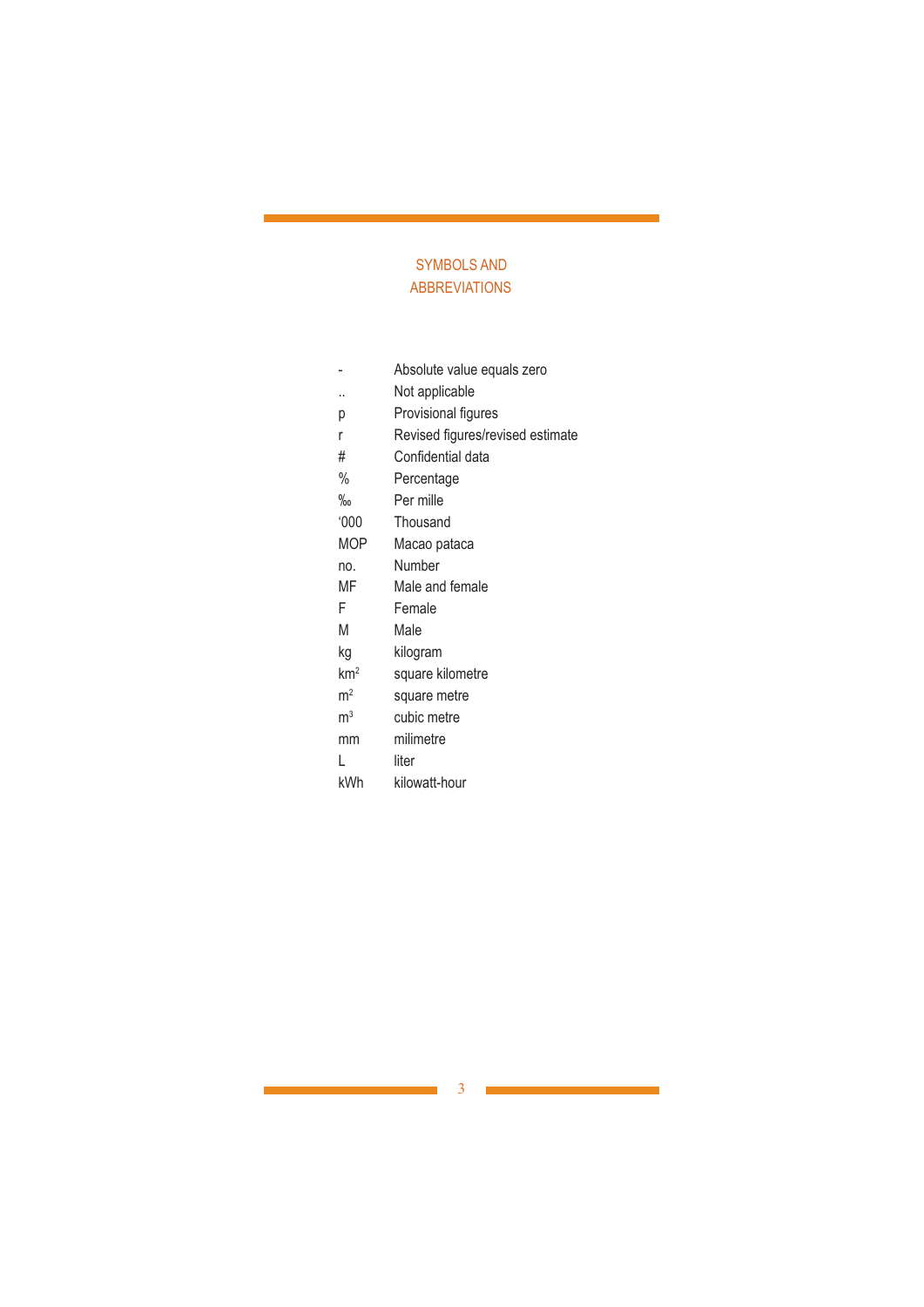#### <span id="page-4-0"></span>**GEOGRAPHY AND WEATHER**

#### Geography

Macao Special Administrative Region, part of the territory of China, is situated at the Pearl River Delta on the southeast coast of Mainland China, 60 km southwest of Hong Kong. Total land area of Macao measures 29.9 km², comprising the Macao Peninsula and the islands of Taipa and Coloane. Macao Peninsula is linked to Taipa Island by three bridges and the two islands are linked by the CoTai reclamation area. The highest hill, measuring 170.6 m in altitude, is situated at the Coloane Island.



|                                | 2009   | 2010    | 2011    |
|--------------------------------|--------|---------|---------|
| Weather                        |        |         |         |
| Air temperature (°C)           |        |         |         |
| Mean maximum                   | 26.1   | 25.6    | 25.6    |
| Mean                           | 22.5   | 22.3    | 21.9    |
| Mean minimum                   | 20.2   | 20.0    | 19.5    |
| Mean relative humidity (%)     | 72.0   | 80.0    | 76.0    |
| Total rainfall (mm)            | 1620.2 | 2 172.6 | 1 363.6 |
| Total sunshine duration (hour) | 1865.5 | 1 557.4 | 1846.0  |
| Mean wind speed (km/hour)      | 12.5   | 12.2    | 13.2    |
|                                |        |         |         |
|                                | 2009   | 2010    | 2011    |
| Land area                      |        |         |         |
| Total area (km <sup>2</sup> )  | 29.5   | 29.7    | 29.9    |
| Macao Peninsula                | 9.3    | 9.3     | 9.3     |
| Taipa Island                   | 68     | 68      | 74      |
| Coloane Island                 | 76     | 76      | 76      |
| CoTai reclamation area         | 5.8    | 6.0     | 5.6     |
| Coastline (km)                 | 47.18  | 47.67   | 47.45   |
|                                |        |         |         |
| <b>HUMAN DEVELOPMENT INDEX</b> |        |         |         |

|                         | 2008 <sup>r</sup> | 2009 <sup>r</sup> | 2010  |
|-------------------------|-------------------|-------------------|-------|
| Human development index | 0.819             | 0.824             | 0.847 |
| Life expectancy index   | 0.983             | 0.987             | 0.989 |
| Education index         | 0.653             | 0.653             | 0.681 |
| GDP index               | 0.857             | 0.867             | 0.902 |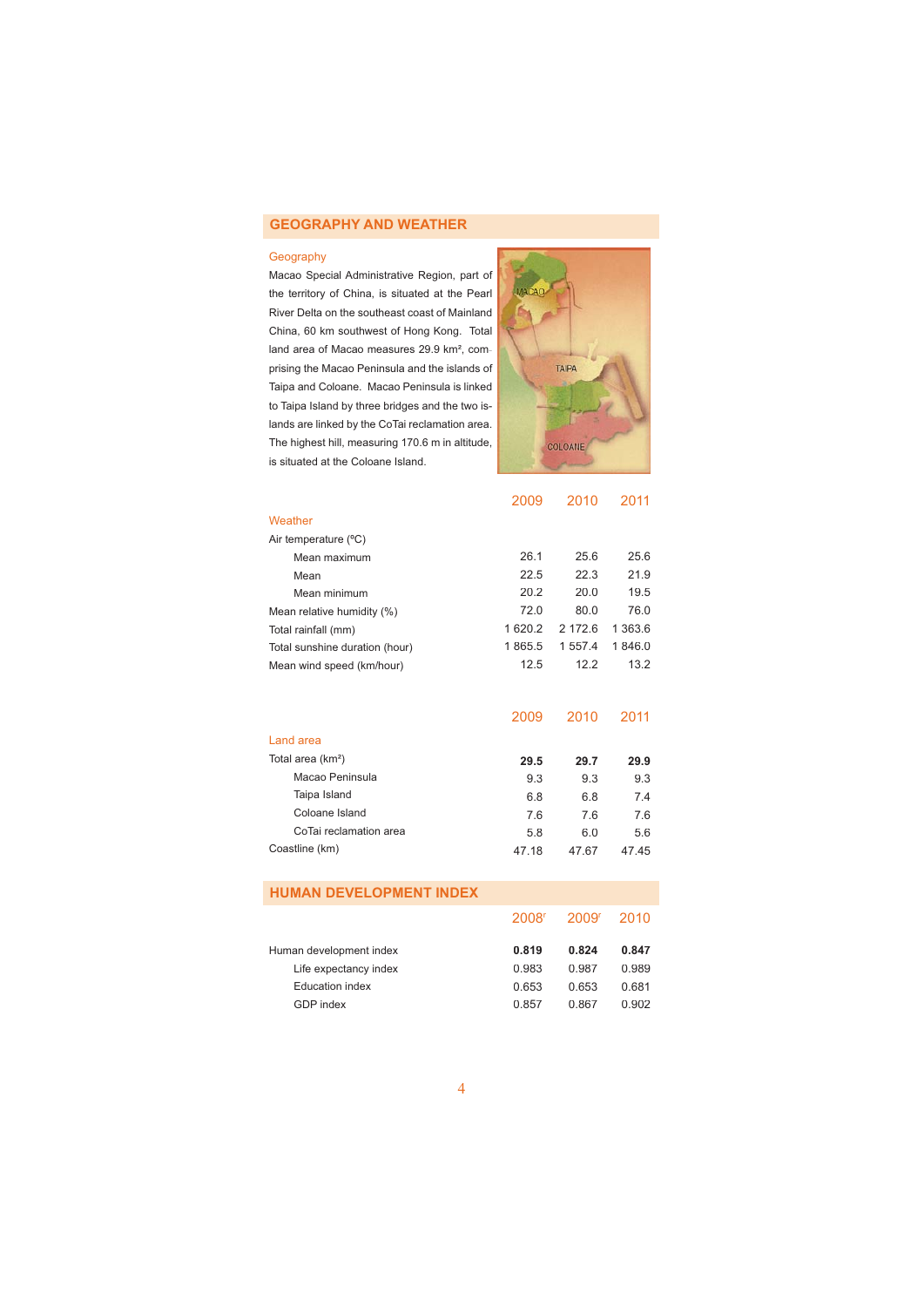<span id="page-5-0"></span>

| <b>DEMOGRAPHY</b>                          |                    |                    |                        |
|--------------------------------------------|--------------------|--------------------|------------------------|
|                                            | 2009               | 2010               | 2011                   |
| Population                                 |                    |                    |                        |
| End-year population ('000)                 | 533.3 <sup>r</sup> | 540.6 <sup>r</sup> | 557.4                  |
| Male                                       | 255.9 <sup>r</sup> | 258.5'             | 268.0                  |
| Female                                     | 277.3 <sup>r</sup> | 282.1 <sup>r</sup> | 289.3                  |
| Age structure (%)                          |                    |                    |                        |
| $0 - 14$                                   | 12.9 <sup>r</sup>  | $12.4^{r}$         | 11.8                   |
| $15 - 64$                                  | 79.8 <sup>r</sup>  | 80.2 <sup>r</sup>  | 80.8                   |
| 65 and over                                | 7.3 <sup>r</sup>   | 7.4 <sup>r</sup>   | 7.3                    |
| Population growth (%)                      | $-1.8r$            | 1.4 <sup>r</sup>   | 3.1                    |
| Aging ratio (%)                            | 56.2 <sup>r</sup>  | $59.5^r$           | 62.0                   |
| Dependency ratio (%)                       | 25.3 <sup>r</sup>  | 24.6 <sup>r</sup>  | 23.7                   |
| <b>Vital statistics</b>                    |                    |                    |                        |
| Crude birth rate (%o)                      | 8.9 <sup>r</sup>   | 9.5 <sup>r</sup>   | 10.6                   |
| Crude mortality rate (%)                   | 3.1                | 3.3                | 3.4                    |
| Rate of natural increase (‰)               | 5.8 <sup>r</sup>   | 6.2 <sup>r</sup>   | 7.3                    |
| Infant mortality rate (%o)                 | 2.1                | 2.9                | 2.9                    |
| Gender ratio at birth (%)                  | 108.9              | 108.1              | 109.7                  |
| Marriages per 1 000 population (case)      | 5.7 <sup>r</sup>   | 5.8 <sup>r</sup>   | 6.5                    |
| Divorces per 1 000 population (case)       | $1.5^r$            | 1.7 <sup>r</sup>   | 1.8                    |
| Population density ('000/km <sup>2</sup> ) |                    |                    |                        |
| Total                                      | 18.1 <sup>r</sup>  | 18.1 <sup>r</sup>  | 18.4                   |
| Macao Peninsula                            | $49.5^r$           | 49.1 <sup>r</sup>  | 50.1                   |
| Taipa                                      | 10.7 <sup>r</sup>  | 11.1               | 10.6                   |
| Coloane                                    | 0.5                | 0.5                | 0.6                    |
| Per-capita living space                    | 209 <sup>r</sup>   | 216 <sup>r</sup>   | 217                    |
| (square feet)                              |                    |                    |                        |
| Number of households ('000)                | 177.9              | 179.9              | 172.6                  |
| 1-person household                         | 25.1               | 26.4               | 24.8                   |
| 2-person household                         | 39.8               | 39.5               | 42.5                   |
| 3-person household                         | 42.8               | 42.9               | 40.2                   |
| 4-person household                         | 45.7               | 45.4               | 41.5                   |
| $\geq$ 5-person household                  | 24.6               | 25.9               | 23.6                   |
| Average household size                     | 2.86               | 2.82               | 3.05                   |
|                                            | 2006-2009          | 2007-2010          | 2008-2011 <sup>P</sup> |
| Life expectancy (years)                    | 82.4               | 82.5               | 82.4                   |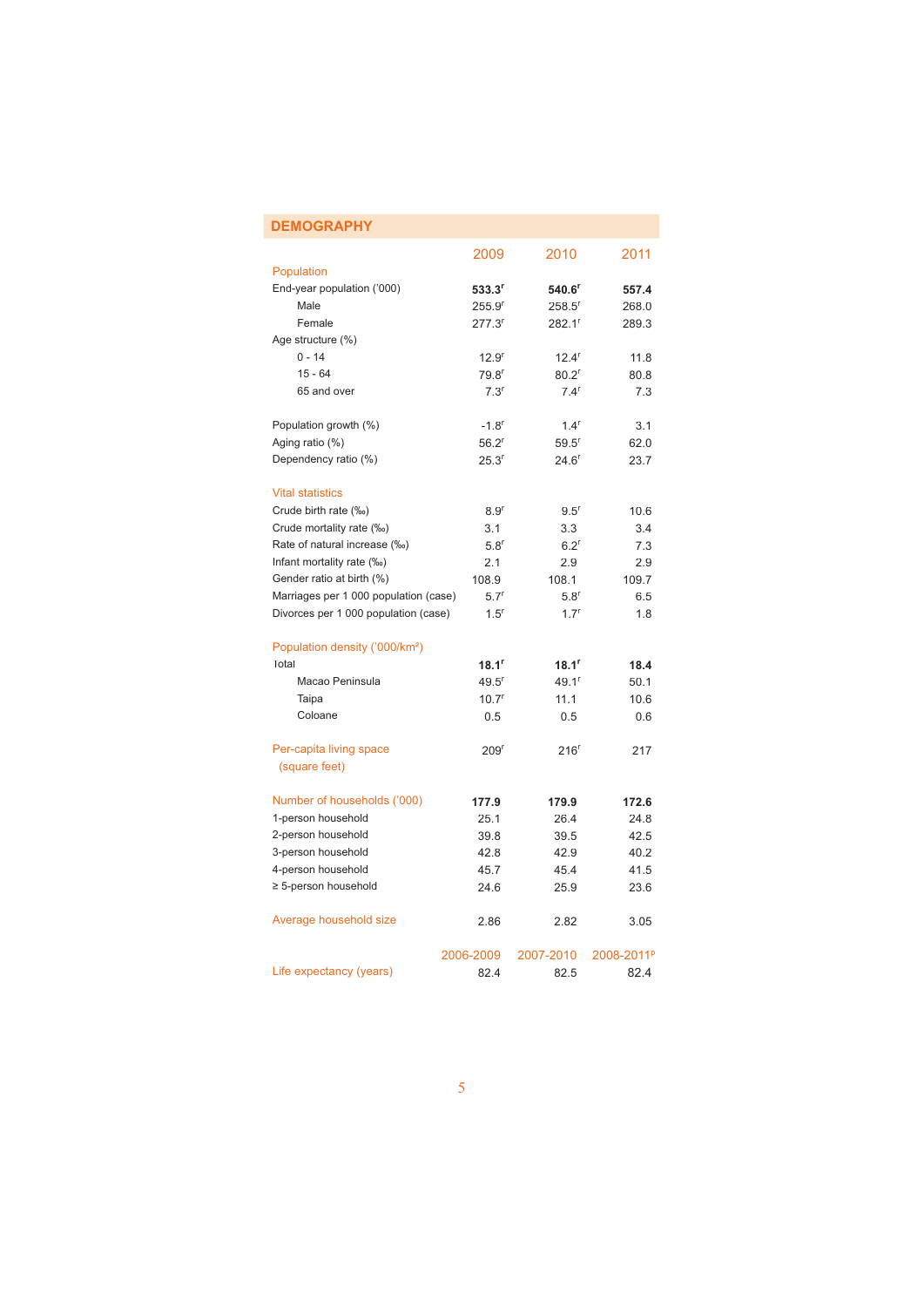<span id="page-6-0"></span>

| <b>EDUCATION</b>                                |                  |                     |         |
|-------------------------------------------------|------------------|---------------------|---------|
|                                                 | 2008/2009        | 2009/2010 2010/2011 |         |
| School/Institution                              |                  |                     |         |
| Higher education                                | 11               | 10                  | 10      |
| Pre-primary, primary and secondary<br>education |                  |                     |         |
| Pre-primary education                           | 56               | 57                  | 57      |
| Primary education                               | 70               | 70                  | 70      |
| General secondary education                     | 55               | 55                  | 52      |
| Vocational-technical education                  | 10               | 10                  | 10      |
| Special education                               | 9                | 9                   | 8       |
| Recurrent education                             |                  |                     |         |
| Primary education                               | 2                | 2                   | 2       |
| Secondary education                             | 9                | 9                   | 10      |
| Vocational-technical education                  | 3                | 3                   | 4       |
| Adult education                                 | 137              | 129                 | 130     |
| <b>Teacher-student ratio</b>                    |                  |                     |         |
| Pre-primary, primary and secondary<br>education | 1:15.7           | $1:15.6^{r}$        | 1:14.4  |
| Special education                               | 1:4.5            | $1:5.0^{r}$         | 1:5.0   |
| Recurrent education                             | 1:13.6           | 1:12.3 <sup>r</sup> | 1:11.0  |
| <b>Students</b>                                 |                  |                     |         |
| Higher education                                | 20 917           | 22 289              | 24 156  |
| Pre-primary, primary and secondary<br>education | 76 214           | 73713               | 71832   |
| Pre-primary education                           | 9 2 7 0          | 9923                | 10898   |
| Primary education                               | 27 481           | 25 4 7 5            | 23 833  |
| Secondary education                             | 37 830           | 36 622              | 35 620  |
| Vocational-technical education                  | 1 633            | 1693                | 1481    |
| Special education                               | 482              | 515                 | 558     |
| Recurrent education                             | 2880             | 3016                | 2882    |
| Primary education                               | 303              | 299                 | 254     |
| Secondary education                             | 2 3 9 3          | 2 503               | 2400    |
| Vocational-technical education                  | 184              | 214                 | 228     |
| Adult education                                 | 129 146          | 121 787             | 127 656 |
| Students per 1 000 population                   | 182 <sup>r</sup> | 180 <sup>r</sup>    | 176     |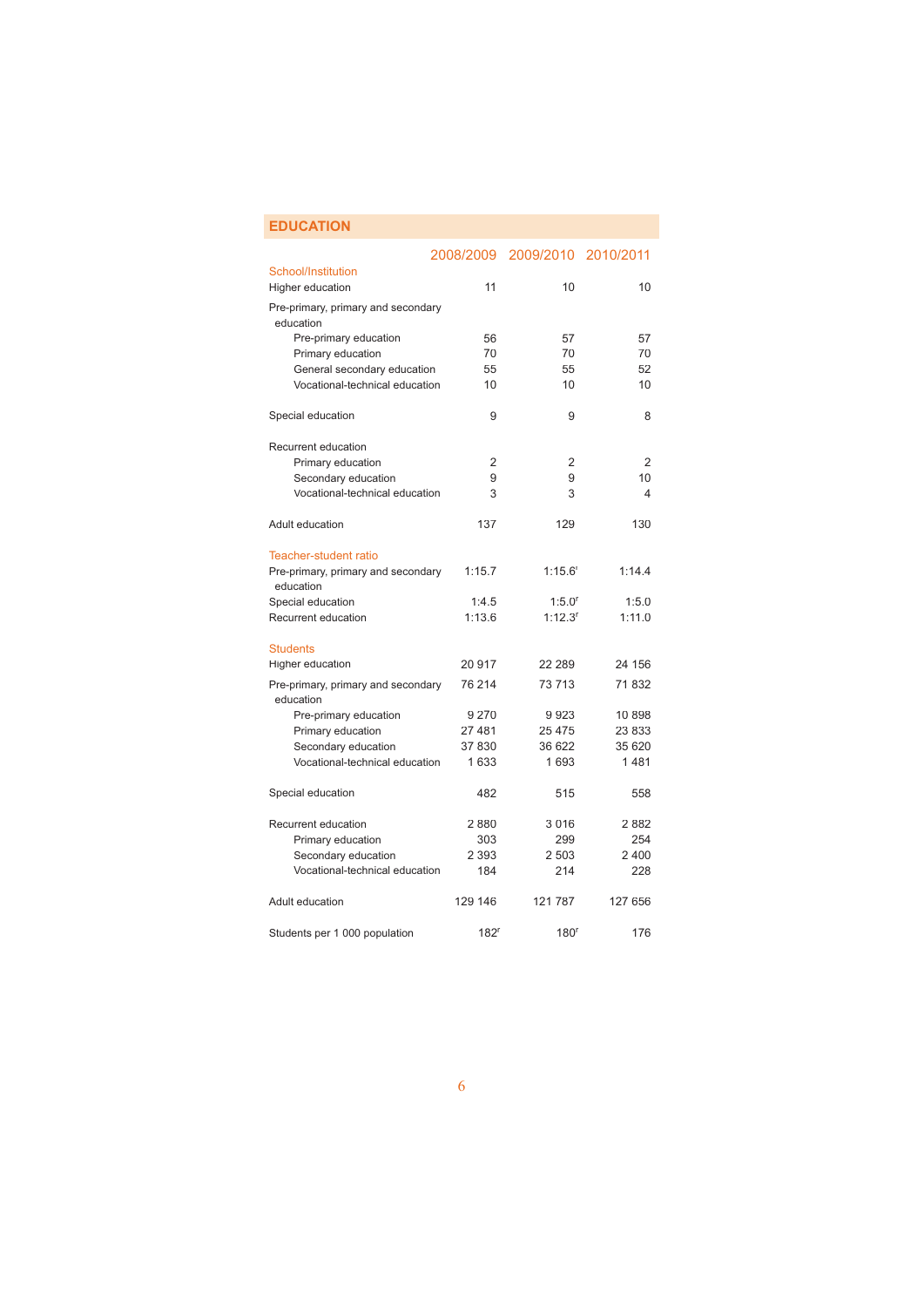<span id="page-7-0"></span>

| <b>LAW AND ORDER</b>                                                                                                                |                                          |                                          |                               |
|-------------------------------------------------------------------------------------------------------------------------------------|------------------------------------------|------------------------------------------|-------------------------------|
| <b>Crimes</b>                                                                                                                       | 2009                                     | 2010                                     | 2011                          |
| Total (case)<br>Crime against property<br>Crime against person<br>Crime against life in society                                     | 12 406<br>6462<br>2 5 0 5<br>675         | 11 649<br>6 0 9 5<br>2472<br>661         | 12 512<br>7080<br>2428<br>670 |
| Crime against the territory<br>Others                                                                                               | 1 000<br>1764                            | 867<br>1 554                             | 955<br>1 379                  |
| <b>Prisoners</b><br>End-year total<br>Male<br>Female                                                                                | 930<br>803<br>127                        | 929<br>788<br>141                        | 1030<br>872<br>158            |
| <b>HEALTH</b>                                                                                                                       |                                          |                                          |                               |
| Health care establishments                                                                                                          | 2009                                     | 2010                                     | 2011                          |
| Hospital / Day hospital<br><b>Health centres</b><br><b>Clinics and Dental clinics</b><br>Clinics of chinese medicine<br>Polyclinics | 3<br>$\overline{7}$<br>345<br>167<br>146 | 4 <sup>r</sup><br>7<br>306<br>153<br>172 | 4<br>7<br>293<br>157<br>201   |
| Health resources (per 1 000 population)<br>Doctor<br>Nurse<br>Hospital bed                                                          | 2.4<br>2.8<br>2.1 <sup>r</sup>           | 2.5 <sup>r</sup><br>2.8<br>$2.2^{r}$     | 2.6<br>2.9<br>2.2             |
| Underlying causes of death (%)<br>Neoplasms<br>Diseases of the circulatory system<br>Diseases of the respiratory system             | 33.1<br>26.5<br>13.6                     | 33.0<br>25.8<br>14.8                     | 30.9<br>27.1<br>15.3          |
| <b>ENVIRONMENT</b>                                                                                                                  |                                          |                                          |                               |
|                                                                                                                                     | 2009                                     | 2010                                     | 2011                          |
| <b>Water consumption</b><br>Per-capita water consumption (m <sup>3</sup> /day)                                                      | 0.40 <sup>r</sup>                        | 0.39                                     | 0.39                          |
| <b>Electricity consumption</b><br>Per-capita electricity consumption<br>('000 kWh)                                                  | 6.47 <sup>r</sup>                        | 6.81 <sup>r</sup>                        | 6.65                          |
| Solid waste<br>Solid waste incinerated (tonne)                                                                                      | 324 808                                  | 321 409                                  | 329 154                       |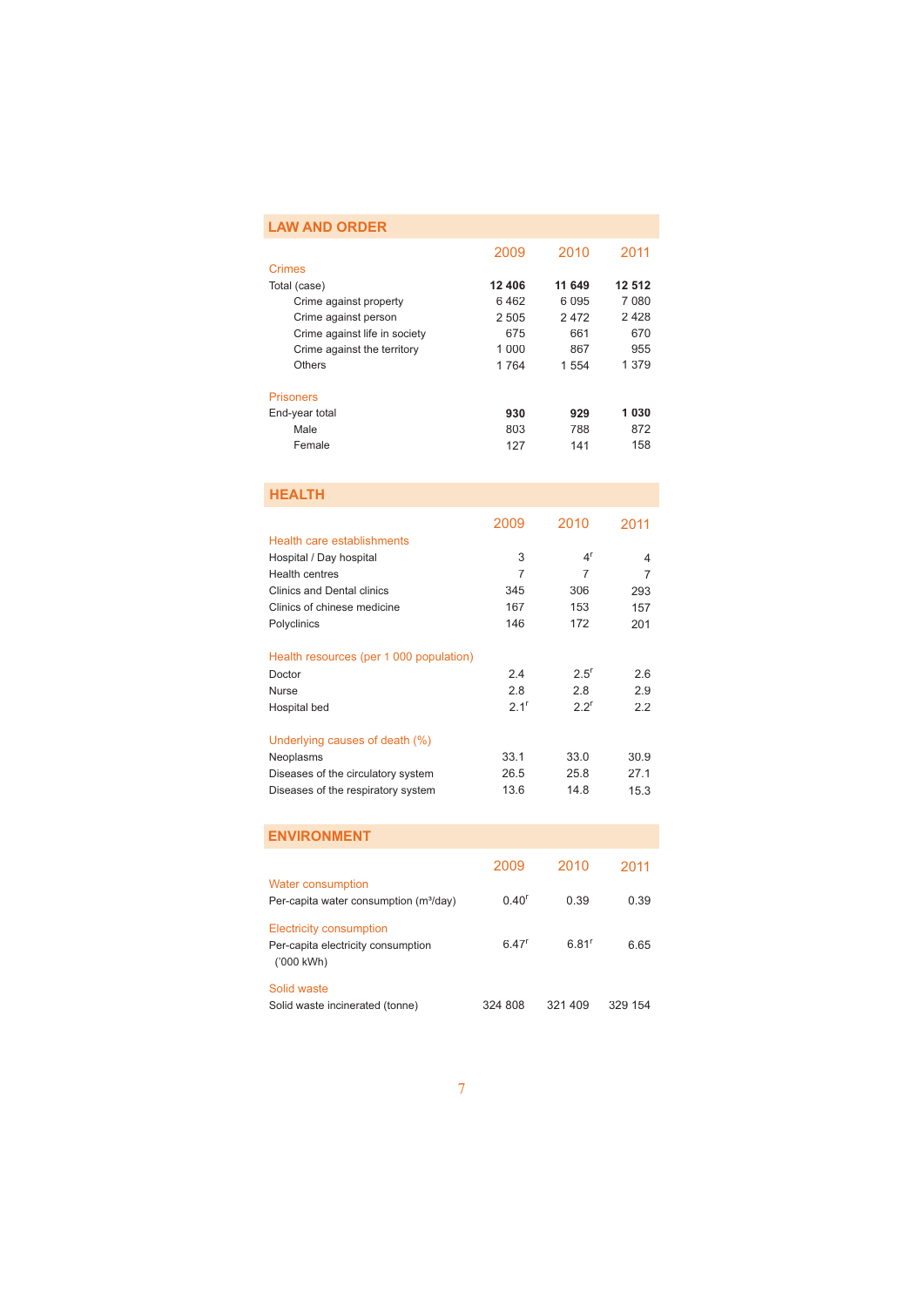<span id="page-8-0"></span>

| <b>EMPLOYMENT</b>                                  |    |         |         |         |
|----------------------------------------------------|----|---------|---------|---------|
|                                                    |    | 2009    | 2010    | 2011    |
| Labour force and labour force                      |    |         |         |         |
| participation rate                                 |    |         |         |         |
| Labour force ('000)                                |    | 329.2   | 327.6   | 3363    |
| Labour force participation rate (%)                |    | 72.0    | 71.5    | 72.5    |
|                                                    |    |         |         |         |
| Unemployed population and                          |    |         |         |         |
| unemployment rate                                  |    |         |         |         |
| Unemployed population ('000)                       |    | 11.7    | 9.3     | 8.7     |
| Overall unemployment rate (%)                      |    | 3.6     | 2.8     | 2.6     |
| Unemployment rate of local residents (%)           |    | 4.4     | 3.5     | 3.2     |
| Underemployed population and                       |    |         |         |         |
| underemployment rate                               |    |         |         |         |
| Underemployed population ('000)                    |    | 6.1     | 5.8     | 3.7     |
| Underemployment rate (%)                           |    | 1.9     | 1.8     | 1.1     |
|                                                    |    |         |         |         |
| <b>Employed population</b>                         |    |         |         |         |
| Employed population ('000)                         |    | 317.5   | 318.3   | 327.6   |
|                                                    |    |         |         |         |
| Median age of employed                             | ΜF | 39.4    | 40.1    | 39.4    |
| population                                         | M  | 41.0    | 41.7    | 40.5    |
|                                                    | F  | 38.0    | 38.8    | 38.5    |
| Employed population by industry (%)                |    |         |         |         |
| Manufacturing                                      |    | 5.3     | 4.8     | 3.9     |
| Construction                                       |    | 10.3    | 8.6     | 8.6     |
| Wholesale and retail trade                         |    | 13.1    | 13.3    | 13.3    |
| Hotels, restaurants and similar activities         |    | 13.8    | 13.6    | 14.1    |
| Transport, communications and storage              |    | 5.2     | 5.8     | 4.9     |
| Financial intermediation, real estate and          |    | 10.4    | 11.0    | 11.0    |
| business activities                                |    |         |         |         |
| <b>Public Administration &amp; Social Security</b> |    | 6.4     | 6.8     | 7.0     |
| Social & personal services (excluding              |    | 15.1    | 15.7    | 15.1    |
| gaming)                                            |    |         |         |         |
| Gaming                                             |    | 19.8    | 19.9    | 21.4    |
| Others                                             |    | 0.6     | 0.5     | 0.7     |
| Median monthly earnings (MOP)                      |    |         |         |         |
| Overall                                            |    | 8 500   | 9 0 0 0 | 10 000  |
| By major industry:                                 |    |         |         |         |
| Manufacturing                                      |    | 5 0 0 0 | 6000    | 6 500   |
| Construction                                       |    | 9 0 0 0 | 9500    | 10 100  |
| Wholesale and retail trade                         |    | 7 000   | 7 500   | 8 0 0 0 |
| Hotels, restaurants and similar                    |    | 6 500   | 7 000   | 7 500   |
| activities                                         |    |         |         |         |
| Transport, communications and                      |    | 8 500   | 8 500   | 10 000  |
| storage                                            |    |         |         |         |
| Financial intermediation                           |    | 12 000  | 13 000  | 12 000  |
| Real estate and business activities                |    | 6 0 0 0 | 6 400   | 7 000   |
| <b>Public Administration &amp; Social</b>          |    | 19 600  | 19 500  | 20 700  |
| Security                                           |    |         |         |         |
| Gaming                                             |    | 12 000  | 13 000  | 13 700  |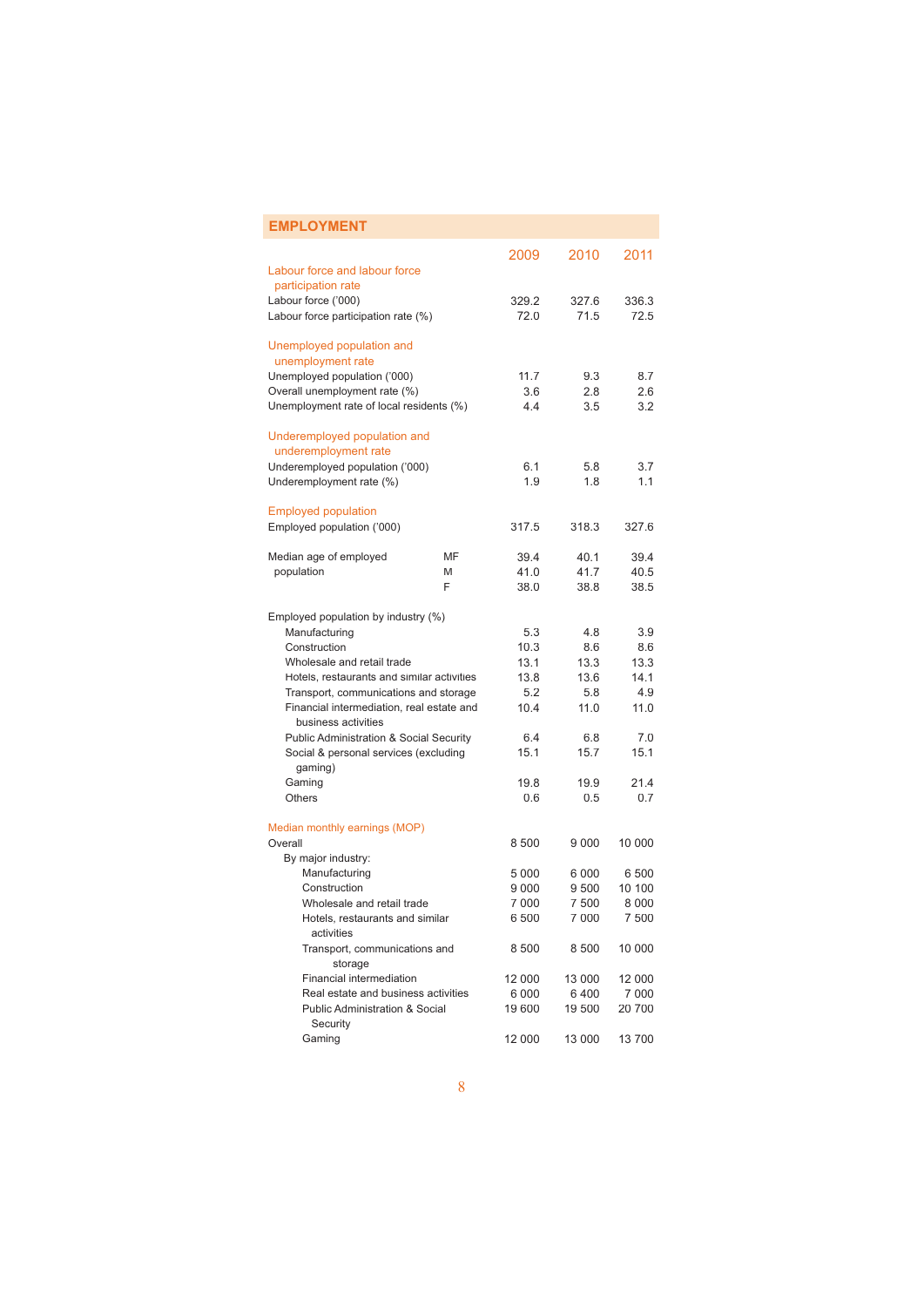# **EMPLOYMENT (cont'd)**

|                                      | 2009   | 2010    | 2011    |
|--------------------------------------|--------|---------|---------|
| By occupation:                       |        |         |         |
| Legislators, government officials,   | 20 000 | 22 500  | 26 000  |
| leaders of associations, directors   |        |         |         |
| and managers of companies            |        |         |         |
| Professionals                        | 23 000 | 22 000  | 24 000  |
| Technicians and associate            | 15 000 | 15 000  | 15 000  |
| professionals                        |        |         |         |
| Clerks                               | 12 000 | 12 000  | 13 000  |
| of which: croupiers,                 | 13 500 | 14 000  | 15 000  |
| floorpersons, cage                   |        |         |         |
| cashiers, etc.                       |        |         |         |
| Service and sales workers            | 7 000  | 7 000   | 8 000   |
| Skilled agricultural and fishery     | 7 000  | 7 000   | 7 500   |
| workers                              |        |         |         |
| Craftsmen and similar workers        | 9 100  | 9 500   | 10 000  |
| Plant and machine operators, drivers | 6400   | 8 0 0 0 | 9 0 0 0 |
| and assemblers                       |        |         |         |
| <b>Unskilled workers</b>             | 4 500  | 4 500   | 5 0 0 0 |
| Non-resident workers (end-year)      | 74 905 | 75813   | 94 028  |
| From:                                |        |         |         |
| <b>Mainland China</b>                | 41 461 | 41 895  | 55 373  |
| The Philippines                      | 10788  | 11 4 23 | 13 375  |
| Vietnam                              | 6 5 62 | 7462    | 8 116   |
| Hong Kong                            | 5826   | 4915    | 5945    |
| Indonesia                            | 3793   | 4 199   | 4 2 9 3 |
| By industry                          |        |         |         |
| Manufacturing                        | 6512   | 5498    | 5079    |
| Construction                         | 7820   | 5 0 0 9 | 11 757  |
| Wholesale and retail trade           | 6 696  | 6922    | 9531    |
| Hotels, restaurants and similar      | 16 099 | 16771   | 27 105  |
| activities                           |        |         |         |
| Recreational, cultural, gaming       | 10 016 | 11 998  | 11 396  |
| & other services                     |        |         |         |
| Domestic work                        | 14 299 | 15802   | 16 256  |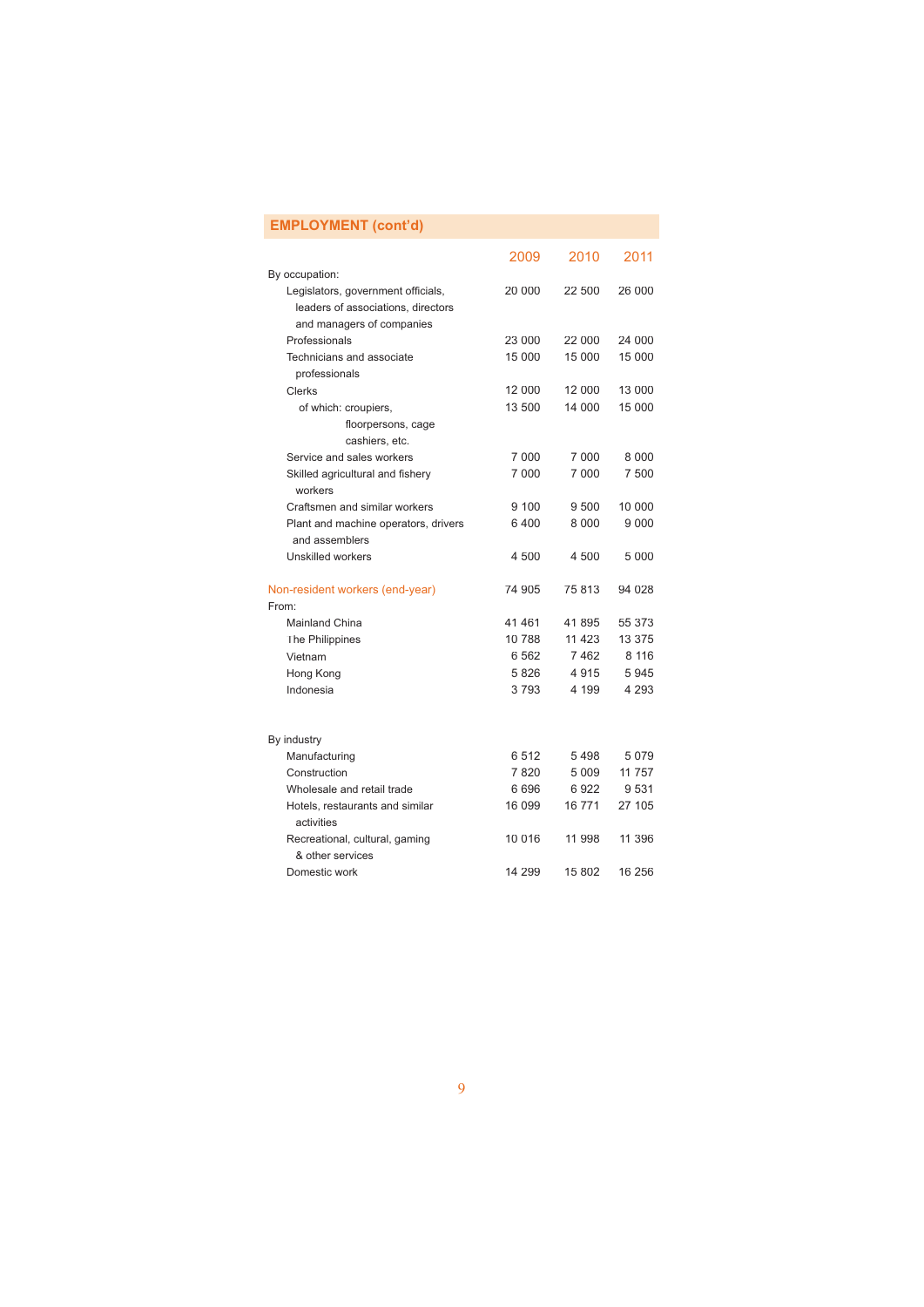<span id="page-10-0"></span>

| <b>TRANSPORT</b>                                      |                  |                  |           |
|-------------------------------------------------------|------------------|------------------|-----------|
|                                                       | 2009             | 2010             | 2011      |
| Public roads (traffic direction)<br>Total length (km) | 413.1            | 413.4            | 416.0     |
| Licensed motor vehicles                               | 189 350          | 196 634          | 206 349   |
| Automobile                                            | 86 784           | 90 214           | 95 151    |
| Motorcycle                                            | 102 566          | 106 420          | 111 198   |
| Automobiles per 1 000 Population                      | 163 <sup>r</sup> | 167 <sup>r</sup> | 171       |
| New registration of motor vehicles                    | 15815            | 15915            | 17702     |
| Automobile                                            | 5 3 2 6          | 6687             | 8 3 1 2   |
| Motorcycle                                            | 10 489           | 9 2 2 8          | 9 3 9 0   |
| Traffic accidents (no.)                               | 12 643           | 13 155           | 14 102    |
| <b>Fatalities</b>                                     | 14               | 10               | 12        |
| Containerized cargo (tonne)                           |                  |                  |           |
| Seaborne                                              | 180 413          | 178 380          | 182959    |
| Import                                                | 145 680          | 147 030          | 156 767   |
| Export                                                | 22 682           | 19 4 98          | 21 526    |
| <b>Transit</b>                                        | 12 051           | 11 852           | 4 6 67    |
| By Land                                               | 51 694           | 45718            | 35 093    |
| Import                                                | 24 887           | 24 218           | 18716     |
| Export                                                | 13727            | 4805             | 5843      |
| Transit                                               | 13 080           | 16 695           | 10 534    |
| Air cargo (tonne)                                     | 52 464           | 52 166           | 39 524    |
| Import                                                | 13 257           | 13 597           | 9826      |
| Export                                                | 28 7 29          | 32 361           | 24 950    |
| Transit                                               | 10 478           | 6 208            | 4748      |
| Seaborne container throughput (TEU)                   | 88 548           | 91 318           | 101 989   |
| <b>Commercial flights</b>                             | 37 177           | 34 654           | 35 404    |
| Arrival                                               | 18 581           | 17 327           | 17 703    |
| Departure                                             | 18 596           | 17 327           | 17 701    |
| Cross-border automobile traffic                       | 3 508 159        | 3 812 243        | 4 135 910 |
| In                                                    | 1747823          | 1900933          | 2 047 054 |
| Out                                                   | 1760336          | 1911310          | 2 088 856 |
| <b>Ferry trips</b>                                    | 131 595          | 147 200          | 146 060   |
| Arrival                                               | 65 493           | 74 122           | 73 075    |
| Departure                                             | 66 102           | 73 078           | 72 985    |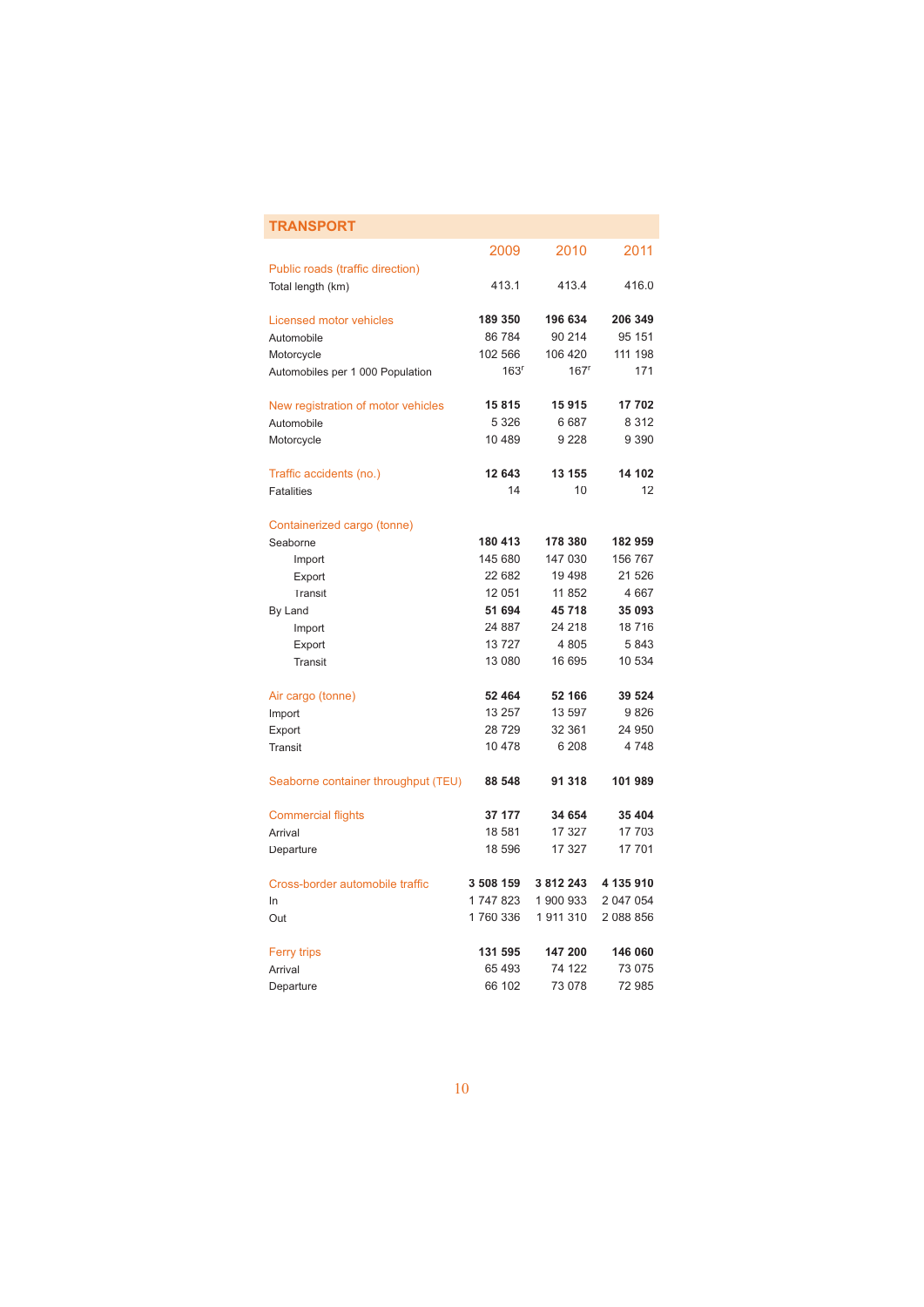# <span id="page-11-0"></span>**TELECOMMUNICATIONS**

|                                                                                                | 2009               | 2010              | 2011      |
|------------------------------------------------------------------------------------------------|--------------------|-------------------|-----------|
| <b>Telephone</b>                                                                               |                    |                   |           |
| Fixed-line telephone (line)                                                                    | 171 360            | 168 374           | 166 310   |
| Mobile telephone users (Including<br>stored-value GSM card)                                    | 1 037 380          | 1 122 261         | 1 353 194 |
| Fixed-line telephone per 1 000<br>population                                                   | 321 <sup>r</sup>   | 311 <sup>r</sup>  | 298       |
| Mobile telephone user per 1 000<br>population                                                  | 1 945 <sup>r</sup> | 2076 <sup>r</sup> | 2428      |
| Mobile telephone registered users<br>per 1 000 population (Excluding<br>stored-value GSM card) | 788 <sup>r</sup>   | 850 <sup>r</sup>  | 942       |
| Internet services                                                                              |                    |                   |           |
| Subscribers                                                                                    | 143 353            | 170 462           | 209 223   |
| Duration of usage ('000 hours)                                                                 | 340 418            | 422 769           | 527 611   |

#### **FOREIGN DIRECT INVESTMENT**

|                                                      | 2008   | 2009 <sup>r</sup> | 2010    |
|------------------------------------------------------|--------|-------------------|---------|
| Stock of foreign direct investment<br>(million MOP)  | 84 077 | 84 052            | 109 013 |
| Flows of foreign direct investment<br>(million MOP)  | 20 779 | 6848              | 22 633  |
| Income of foreign direct investment<br>(million MOP) | 21 668 | 19657             | 28 327  |

#### **CONSTRUCTION AND REAL ESTATE TRANSACTION**

|                                                                         |                            | 2009               | 2010               | 2011               |
|-------------------------------------------------------------------------|----------------------------|--------------------|--------------------|--------------------|
| <b>Building units</b>                                                   |                            | 227 629            | 234 430            | 235 769            |
| Residential                                                             |                            | 186 557            | 192 981            | 194 398            |
| Industrial and commercial                                               |                            | 41 072             | 41 449             | 41 371             |
| <b>Vacant units</b>                                                     |                            | 20 412             | 22 599             | 18 185             |
| Residential                                                             |                            | 14 4 8 4           | 16 661             | 12 457             |
| Industrial and commercial                                               |                            | 5928               | 5938               | 5728               |
| Completed units and gross floor area<br>Residential<br>Gross floor area | (no.)<br>(m <sup>2</sup> ) | 3 0 9 6<br>483 631 | 4 0 6 6<br>515 304 | 1 0 9 9<br>128 607 |
| Commercial                                                              | (no.)                      | 127                | 427                | 63                 |
| Gross floor area                                                        | (m <sup>2</sup> )          | 29 185             | 41 908             | 14 0 26            |
| Office                                                                  | (no.)                      | 2                  |                    | 168                |
| Gross floor area                                                        | (m <sup>2</sup> )          | 25 876             |                    | 38 571             |
| Industrial                                                              | (no.)                      | 2                  |                    | 38                 |
| Gross floor area                                                        | (m <sup>2</sup> )          | 17808              |                    | 38 678             |
| Others                                                                  | (no.)                      | 24                 | 34                 | 19                 |
| Gross floor area                                                        | (m <sup>2</sup> )          | 849 742            | 714 297            | 942 623            |
| Parking space<br>Cars                                                   | (no.)                      | 6 2 9 1            | 5072               | 2940               |
| Motorcycles                                                             | (no.)                      | 1750               | 1753               | 1 1 8 5            |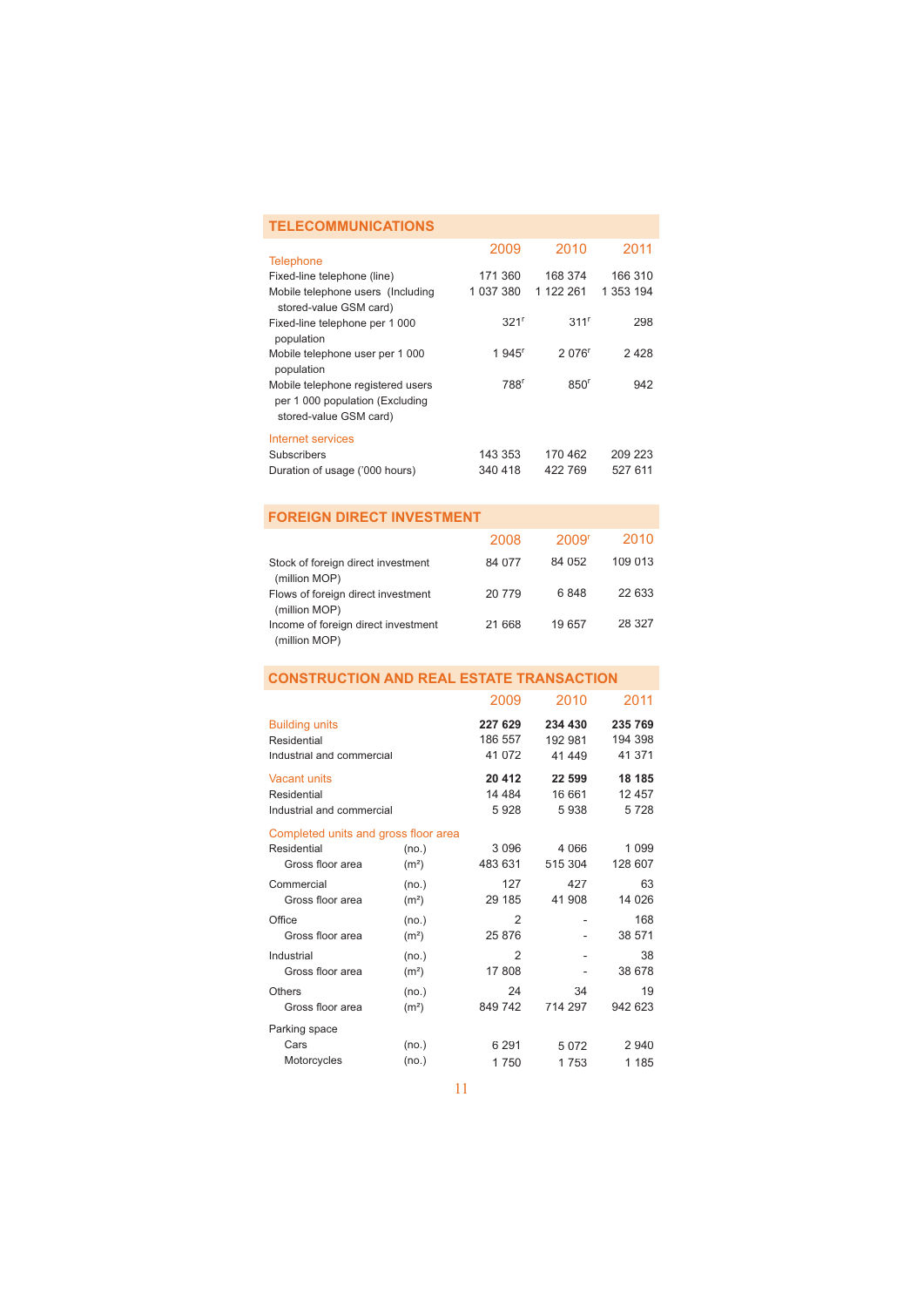<span id="page-12-0"></span>

| <b>CONSTRUCTION AND REAL ESTATE TRANSACTION (cont'd)</b>                                                   |                          |                          |                            |
|------------------------------------------------------------------------------------------------------------|--------------------------|--------------------------|----------------------------|
|                                                                                                            | 2009                     | 2010                     | 2011                       |
| Purchase and sales of building units<br>Residential                                                        | 11 307                   | 17 989                   | 17 176                     |
| Commercial                                                                                                 | 1 551                    | 2099                     | 2 196                      |
| Office                                                                                                     | 288                      | 652                      | 932                        |
| Industrial                                                                                                 | 201                      | 208                      | 194                        |
| Parking space                                                                                              | 3853                     | 8483                     | 6977                       |
| Others                                                                                                     | 110                      | 186                      | 149                        |
| Value of units purchased and sold<br>(million MOP)                                                         |                          |                          |                            |
| Residential                                                                                                | 21 517                   | 45 939                   | 58 861                     |
| Commercial                                                                                                 | 2 546                    | 5 2 6 4                  | 9686                       |
| Office                                                                                                     | 430                      | 1 3 1 6                  | 3 0 1 0                    |
| Industrial                                                                                                 | 727                      | 422                      | 911                        |
| Parking space                                                                                              | 835                      | 2 3 2 2                  | 2754                       |
| Others                                                                                                     | 243                      | 1491                     | 1 0 3 3                    |
| Average price per m <sup>2</sup> (MOP)<br>Residential<br>Office<br>Industrial                              | 23 235<br>21 650<br>6079 | 31 016<br>22 857<br>6962 | 41 433<br>35 076<br>12 001 |
| End-balance of domestic credit<br>(million MOP)<br>Personal housing loans<br>Construction and public works | 32 568.8<br>15 480.3     | 47 405.5<br>14 614.4     | 59 380.6<br>18 651.9       |

| <b>ENERGY</b>                                         |           |         |         |
|-------------------------------------------------------|-----------|---------|---------|
|                                                       | 2009      | 2010    | 2011    |
| Electricity                                           |           |         |         |
| Gross production (million kWh)                        | 1466.0    | 1 077.0 | 885.7   |
| Imports (million kWh)                                 | 2 2 2 6.7 | 2 786.5 | 3 164.8 |
|                                                       |           |         |         |
| Average sales price (MOP)                             |           |         |         |
| Unleaded gasoline (L)                                 | 8.76      | 9.69    | 11.53   |
| Gas oil and diesel for automotive use (L)             | 9.43      | 10.49   | 12.46   |
| Bottled liquefied petroleum gas (kg)                  | 10.77     | 12.70   | 14.21   |
| Centralised liquefied petroleum gas (m <sup>3</sup> ) | 29.93     | 34.72   | 38.45   |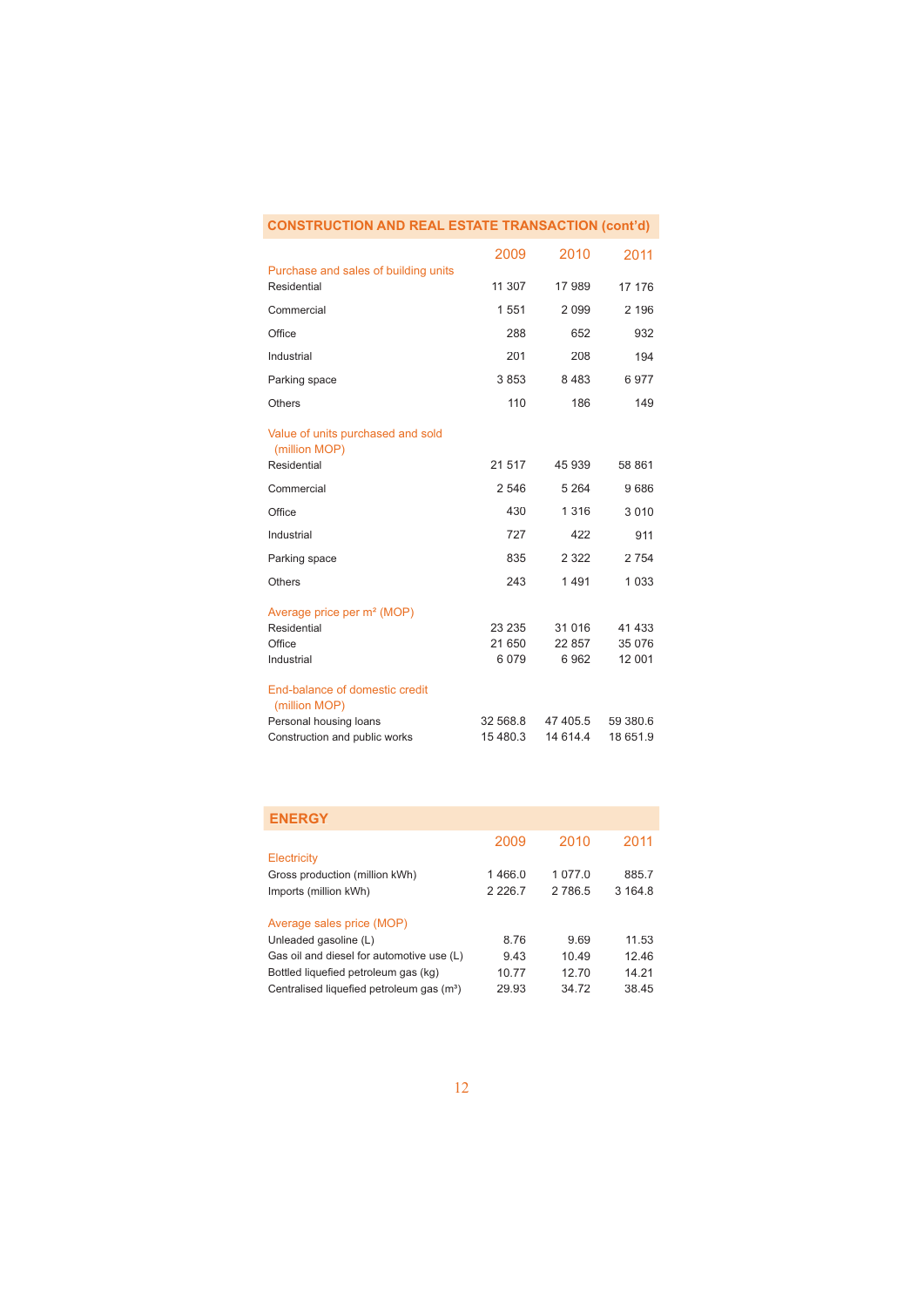| AL MERCHANDISE I KADE                                    |             |             |             |
|----------------------------------------------------------|-------------|-------------|-------------|
|                                                          | 2009        | 2010        | 2011        |
| Merchandise exports (million MOP)                        | 7672.5      | 6960.0      | 6970.9      |
| Domestic exports                                         | 2971.1      | 2 3 8 9 8   | 2 3 9 0 . 2 |
| Garment, knitted or crocheted                            | 1 2 1 9.6   | 694.5       | 447.6       |
| Garment, not knitted or<br>crocheted                     | 751.4       | 474.5       | 452.2       |
| Tobacco and wine                                         | 252.2       | 277.7       | 468.4       |
| Re-exports                                               | 4 701.4     | 4 570.2     | 4 580.7     |
| Diamond and diamond jewellery                            | 531.1       | 614.3       | 225.2       |
| Machines and apparatus, parts<br>and accessories thereof | 622.6       | 442.0       | 619.5       |
| By major destination                                     |             |             |             |
| Hong Kong                                                | 3 0 1 4 .6  | 3 002.6     | 3 108.9     |
| <b>USA</b>                                               | 1 308.3     | 782.1       | 555.8       |
| <b>Mainland China</b>                                    | 1 117.5     | 1 102.4     | 1 0 9 7 9   |
| European Union                                           | 631.3       | 409.4       | 383.3       |
| Germany                                                  | 295.8       | 142.6       | 122.1       |
| United Kingdom                                           | 103.2       | 64.4        | 47.2        |
| France                                                   | 88.1        | 71.9        | 88.0        |
| Taiwan, China                                            | 160.7       | 175.9       | 103.0       |
| Japan                                                    | 105.7       | 109.5       | 144.0       |
| Merchandise imports (million MOP)                        | 36 902.0    | 44 118.4    | 62 288.9    |
| Consumer goods                                           | 19 788.7    | 26 244.7    | 38 480.8    |
| Capital goods                                            | 6645.9      | 6948.9      | 10 919.9    |
| Raw materials and semi-<br>manufactures                  | 5745.7      | 5661.6      | 6 304.5     |
| <b>Fuels and lubricants</b>                              | 4 7 2 1 . 6 | 5 2 6 3 . 2 | 6 583.7     |
| By major country/territory of origin                     |             |             |             |
| Mainland China                                           | 11 571.1    | 13 7 18.3   | 19 120.9    |
| European Union                                           | 7814.9      | 9 9 60.7    | 15 506.5    |
| Hong Kong                                                | 4 0 3 6.4   | 4 627.9     | 7 588.3     |
| Japan                                                    | 3 0 3 9 . 3 | 3812.1      | 3 911.2     |
| USA                                                      | 2 2 1 7 . 1 | 2619.0      | 3731.8      |
| Taiwan, China                                            | 1 1 2 0.9   | 1 078.3     | 1 3 2 9 .5  |

# <span id="page-13-0"></span>**EXTERNAL MERCHANDISE TRADE**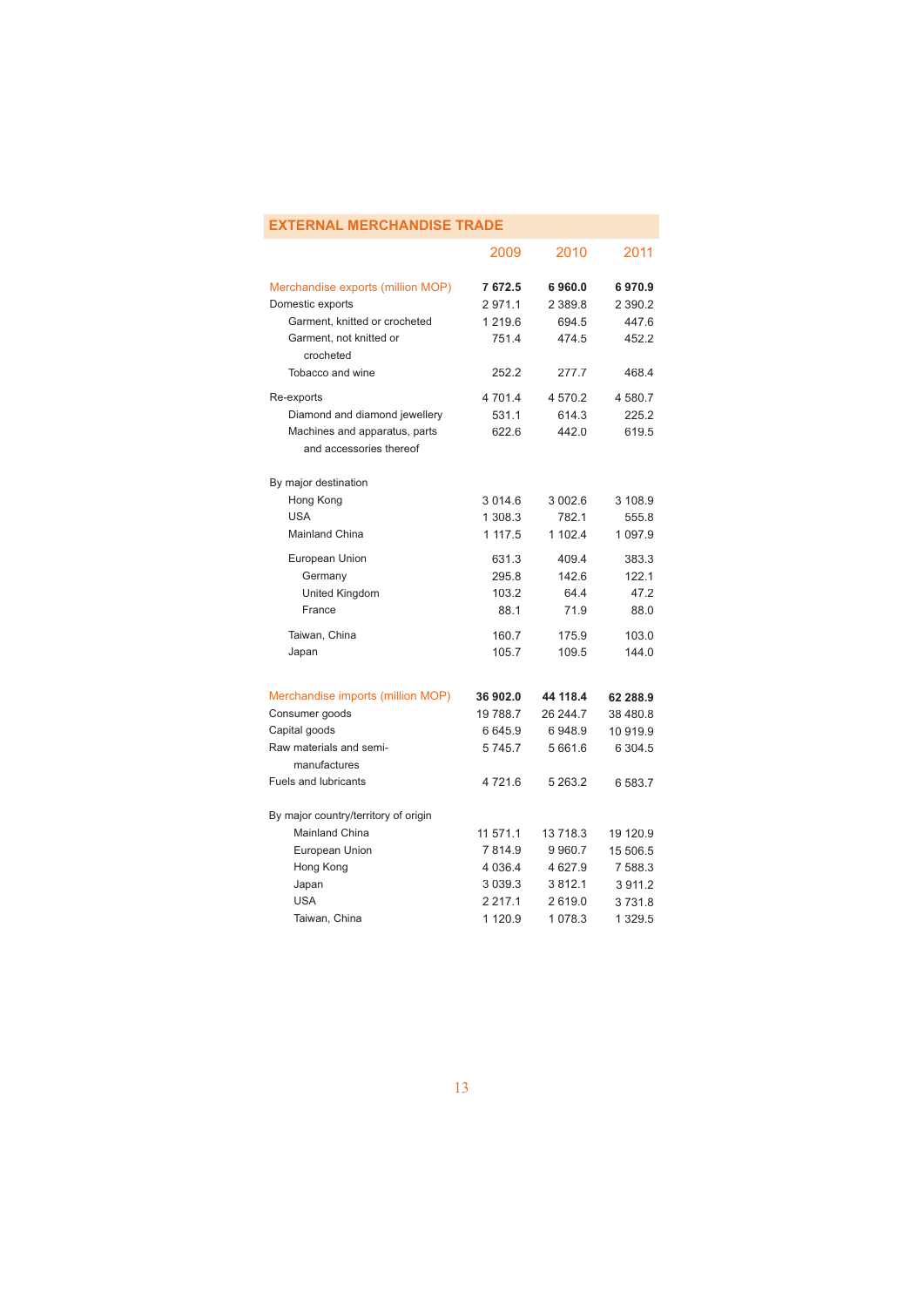<span id="page-14-0"></span>

| <b>EXTERNAL MERCHANDISE TRADE INDEX (2006=100)</b> |         |         |           |
|----------------------------------------------------|---------|---------|-----------|
|                                                    | 2009    | 2010    | 2011      |
| <b>Exports of goods</b>                            |         |         |           |
| Value index                                        | 37.5    | 34.0    | 34.1      |
| Unit value index                                   | 104.1   | 107.5   | 117.6     |
| Quantum index                                      | 36.0    | 31.6    | 29.0      |
| Imports of goods                                   |         |         |           |
| Value index                                        | 101.0   | 120.8   | 170.5     |
| Unit value index                                   | 111.1   | 115.5   | 124.9     |
| Quantum index                                      | 90.9    | 104.6   | 136.5     |
| Terms of trade index                               | 93.7    | 93.1    | 94.1      |
| <b>CONSUMER PRICE INDEX (4/2008 - 3/2009=100)</b>  |         |         |           |
|                                                    | 2009    | 2010    | 2011      |
|                                                    |         |         |           |
| Inflation rate (%)                                 | 1.17    | 2.81    | 5.81      |
| Composite CPI                                      | 101.40  | 104.25  | 110.30    |
| CPI-A                                              | 101.45  | 103.77  | 109.49    |
| CPI-B                                              | 101.37  | 104.38  | 110.63    |
| <b>MICE</b>                                        |         |         |           |
|                                                    | 2009    | 2010    | 2011      |
| No. of Events                                      | 1 2 1 5 | 1 3 9 9 | 1 0 4 5   |
| Meeting                                            | 1 1 5 9 | 1 342   | 994       |
| <b>Exhibition</b>                                  | 56      | 57      | 51        |
| No. of Participants                                | 572 684 | 806 135 | 1 278 054 |
| Meeting                                            | 118 169 | 149 832 | 110 771   |
| Exhibition                                         | 454 515 | 656 303 | 1 167 283 |
| <b>Average Duration (day)</b>                      | 2.0     | 2.5     | 2.1       |
| Meeting                                            | 2.0     | 2.4     | 2.0       |
| Exhibition                                         | 3.1     | 4.3     | 3.5       |
| TOURIST PRICE INDEX (10/2009 - 09/2010=100)        |         |         |           |
|                                                    |         |         |           |
|                                                    | 2009    | 2010    | 2011      |
| Tourist Price Index (TPI)                          | 91.35   | 101.52  | 117.21    |
| Year-on-year change (%)                            | 3.81    | 11.13   | 15.46     |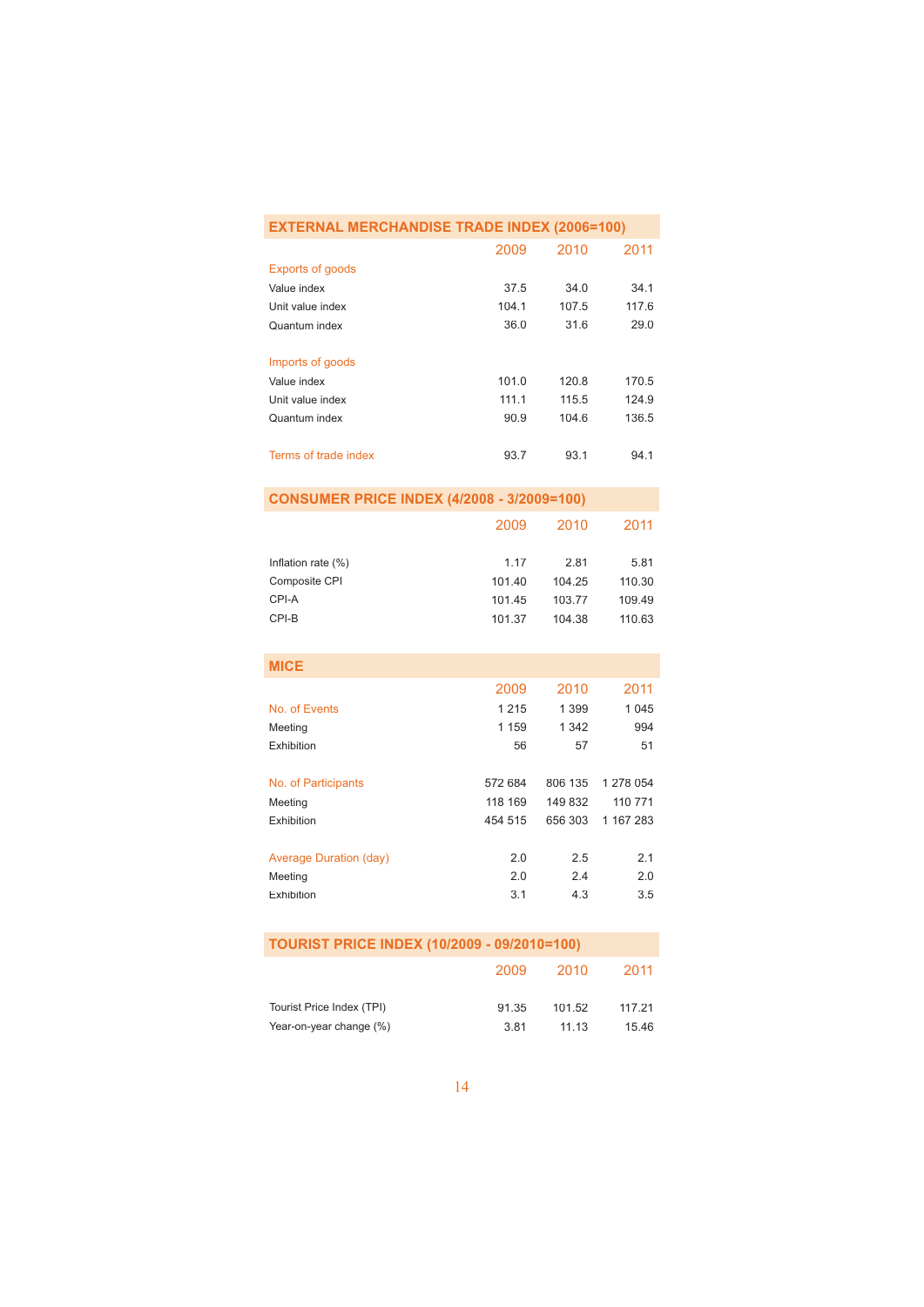<span id="page-15-0"></span>

| TOURISM                                                                                                                                                                                 |                                                                                                            |                                                                                                            |                                                                                                               |
|-----------------------------------------------------------------------------------------------------------------------------------------------------------------------------------------|------------------------------------------------------------------------------------------------------------|------------------------------------------------------------------------------------------------------------|---------------------------------------------------------------------------------------------------------------|
|                                                                                                                                                                                         | 2009                                                                                                       | 2010                                                                                                       | 2011                                                                                                          |
| Visitor arrivals ('000)                                                                                                                                                                 | 21 752.8                                                                                                   | 24 965.4                                                                                                   | 28 002.3                                                                                                      |
| Asia<br><b>Mainland China</b><br>Individual Visit Scheme<br>Hong Kong<br>Taiwan, China<br>Japan<br>Malaysia<br>Philippines<br>Republic of Korea<br>Singapore<br><b>Others</b>           | 21 085.0<br>10 989.5<br>4 809.9<br>6727.8<br>1 292.6<br>379.2<br>332.5<br>247.5<br>204.8<br>256.5<br>654.6 | 24 273.4<br>13 229.1<br>5486.2<br>7 466.1<br>1 292.7<br>413.5<br>338.1<br>247.8<br>331.8<br>257.2<br>697.2 | 27 287.1<br>16 162.7<br>6588.7<br>7582.9<br>1 2 1 5 . 2<br>396.0<br>324.5<br>268.7<br>398.8<br>280.6<br>657.6 |
| Americas<br>Europe<br>Oceania<br>Africa and others                                                                                                                                      | 278.7<br>235.7<br>135.2<br>18.2                                                                            | 297.1<br>244.5<br>127.6<br>22.8                                                                            | 310.6<br>251.7<br>128.0<br>24.9                                                                               |
| Mode of transport:<br>By sea<br>By land<br>By air                                                                                                                                       | 8 6 8 4 . 8<br>11 448.8<br>1 6 1 9.1                                                                       | 10 244.1<br>13 087.3<br>1634.1                                                                             | 11 021.0<br>15 299.6<br>1681.7                                                                                |
| Visitor arrivals in package tours                                                                                                                                                       | 4 648.2                                                                                                    | 5745.2                                                                                                     | 7 307.4                                                                                                       |
| Hotel and guest-house<br>Available guest rooms<br>Average occupancy rate (%)<br><b>Hotels</b><br>5-star<br>4-star<br>3-star                                                             | 19 25 9<br>71.4<br>72.1<br>70.5<br>77.5<br>75.9                                                            | 20 091<br>79.8<br>80.5<br>79.2<br>83.8<br>82.5                                                             | 22 356<br>84.1<br>84.8<br>83.5<br>89.2<br>86.0                                                                |
| Hotel guests ('000)<br><b>Hotels</b><br>5-star<br>4-star<br>3-star                                                                                                                      | 6 7 1 4.4<br>6 608.5<br>3 167.3<br>2 0 8 7 . 4<br>1 0 5 6.7                                                | 7755.2<br>7 633.0<br>3 901.0<br>2 2 2 9 . 6<br>1 1 2 1 .6                                                  | 8 6 1 2.1<br>8 477.5<br>4 550.9<br>2 350.8<br>1 160.9                                                         |
| Average length of stay (night)                                                                                                                                                          | 1.5                                                                                                        | 1.5                                                                                                        | 1.5                                                                                                           |
| Visitor expenditure<br>Total spending of visitors (million MOP)<br>Per-capita spending (MOP)<br>Tourist<br>Same-Day<br>Per-capita non-shopping spending<br>Per-capita shopping spending | 1616<br>2 3 2 8<br>601<br>983<br>633                                                                       | 37892<br>1518<br>2 5 2 9<br>593<br>745<br>773                                                              | 45 328<br>1619<br>2 7 7 7<br>626<br>817<br>801                                                                |
| Outbound residents ('000)<br>By sea<br>By land<br>By air                                                                                                                                | 1 161.6<br>23 634.5<br>200.9                                                                               | 1 302.3<br>24 121.1<br>215.3                                                                               | 1 392.6<br>24 752.0<br>210.5                                                                                  |

Note: Visitor spending excludes gaming expenses. Data on 2010 and after are extrapolated results, while data on 2009 are sample results.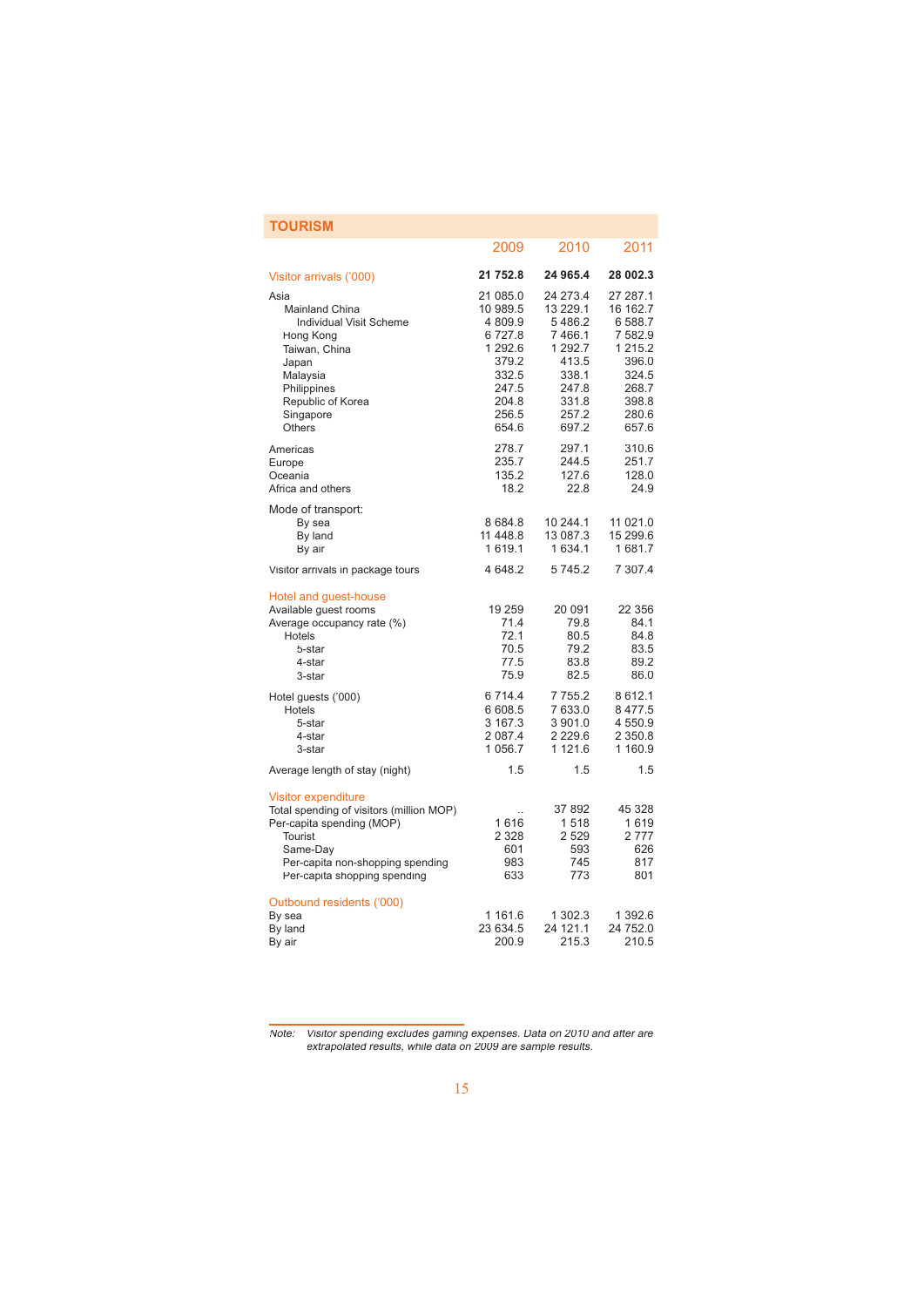### <span id="page-16-0"></span>**GAMING**

|                                    | 2009    | 2010    | 2011    |
|------------------------------------|---------|---------|---------|
| Game of chance                     |         |         |         |
| Casino (no.)                       | 33      | 33      | 34      |
| Gaming table (no.)                 | 4 7 7 0 | 4 7 9 1 | 5 3 0 2 |
| Slot machine (no.)                 | 14 363  | 14 050  | 16 056  |
| Gross gaming revenue (million MOP) | 120 383 | 189 588 | 269 058 |
| Game of chance                     | 119 369 | 188 343 | 267 867 |
| <b>VIP Baccarat</b>                | 79 834  | 135 648 | 196 126 |
| <b>Baccarat</b>                    | 25 4 98 | 34 917  | 48 669  |
| Slot machine                       | 6 503   | 8618    | 11 425  |
| Cussec                             | 2826    | 3555    | 4 7 7 4 |
| Blackjack                          | 1 903   | 2 2 9 0 | 2712    |
| Others                             | 1014    | 1 245   | 1 192   |
| Betting on parimutuel and lottery  | 7 999   | 9963    | 9 5 9 0 |

### **PUBLIC FINANCE**

| <b>Balance</b>                                  | 34 411.0 | 50 094.1          | 63 744.8  |
|-------------------------------------------------|----------|-------------------|-----------|
| Capital expenditure                             | 5 111.7  | 6 007.5           | 10 635.5  |
| (million MOP)<br>Current expenditure            | 30 348.2 | 32 386.4          | 38 341 1  |
| Total government expenditure                    | 35 459.9 | 38 393.9          | 48 976.6  |
| Other revenue                                   | 24 173 4 | 19 711.9          | 13 065.0  |
| (million MOP)<br>Tax revenue from gaming sector | 45 697 5 | 68 776.1          | 99 656.4  |
| Total government revenue                        | 69 870.9 | 88 488.1          | 112 721.4 |
|                                                 | 2009     | 2010 <sup>r</sup> | 2011P     |

#### **MONEY AND FINANCE**

|                                        | 2009    | 2010      | 2011      |
|----------------------------------------|---------|-----------|-----------|
| Average exchange rates of Macao Pataca |         |           |           |
| (per 100 units of foreign currency)    |         |           |           |
| U.S. Dollar                            | 798.4   | 800.2     | 801.9     |
| Euro                                   | 1 113.1 | 1 060.9   | 1 116.9   |
| Chinese Renminbi                       | 116.9   | 118.2     | 123.9     |
| Japanese Yen                           | 8.5     | 9.1       | 10.1      |
| Australian Dollar                      | 632.7   | 735.6     | 828.1     |
| New Zealand Dollar                     | 507.2   | 577.2     | 635.0     |
| Pound Sterling                         | 1 251.6 | 1 2 3 6 5 | 1 2 8 6.1 |
| Canadian Dollar                        | 702.7   | 776.8     | 811.6     |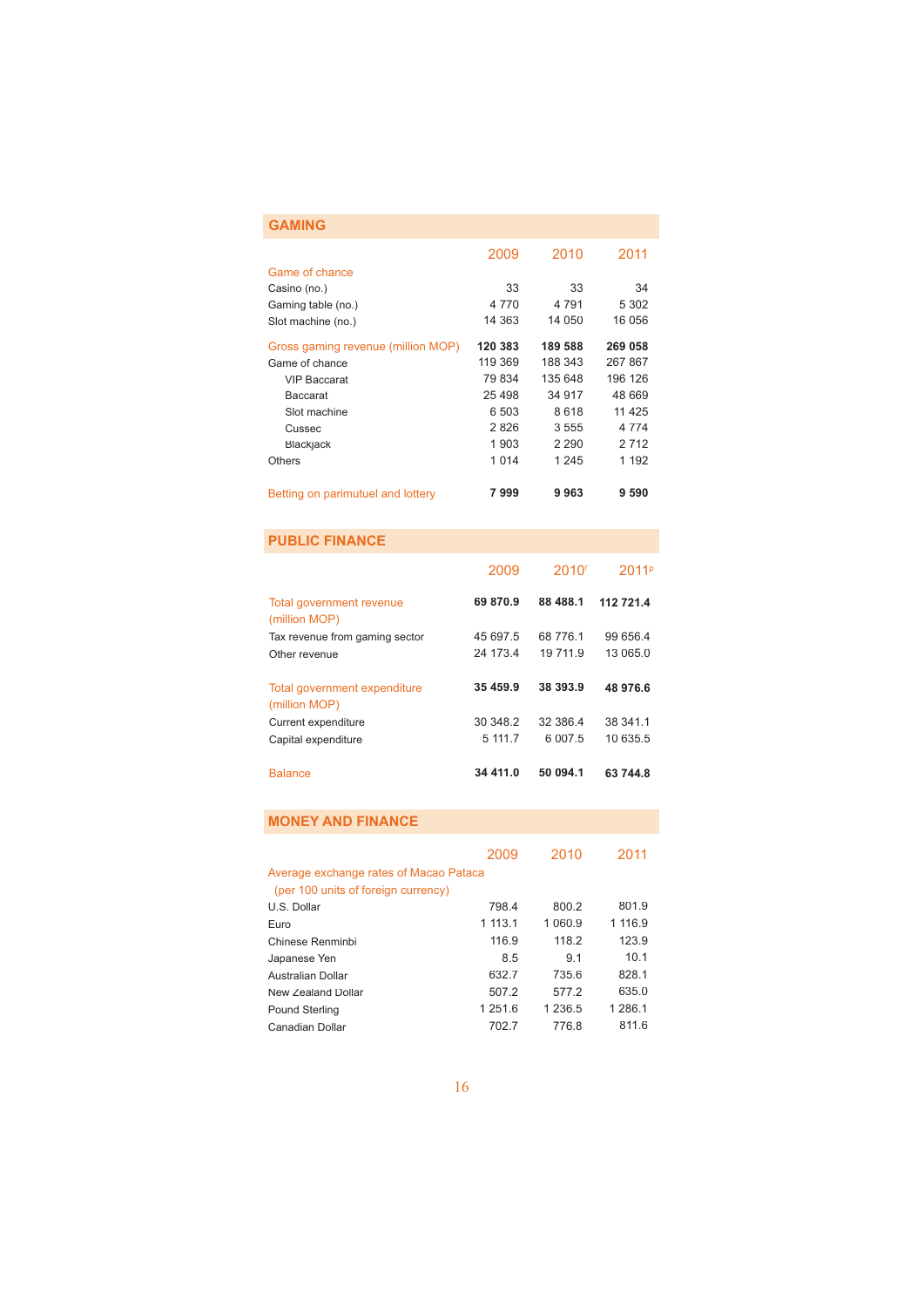# <span id="page-17-0"></span>**MONEY AND FINANCE (cont'd)**

|                                       | 2009        | 2010                   | 2011                 |
|---------------------------------------|-------------|------------------------|----------------------|
| Money supply (million MOP)            |             |                        |                      |
| Money supply (M1)                     | 30 606.8    | 34 729.7 <sup>r</sup>  | 36 243.3             |
| Money supply (M2)                     | 212 233.3   | 243 053.8 <sup>r</sup> | 297 653.8            |
| Net foreign assets                    | 275 171.7   | 333 837.7 <sup>r</sup> | 424 783.6            |
| Domestic credit to the private sector | 101 125.2   | 130 676.9              | 167 890.4            |
| Resident deposits                     | 207 327.4   | 237 639.4 <sup>r</sup> | 291 573.2            |
| Savings deposits                      | 82 499.5    | 89 940.7 <sup>r</sup>  | 84 412.4             |
| End-balance of domestic credit to     | 100 888.7   | 130 452.1              | 167 657.7            |
| the private sector                    |             |                        |                      |
| Interest rates of deposits in Pataca  |             |                        |                      |
| (annual %, end of period)             |             |                        |                      |
| Savings deposits                      | 0.01        | 0.01                   | 0.01                 |
| 3-month time deposits                 | 0.02        | 0.03                   | 0.06                 |
|                                       |             |                        |                      |
| Foreign exchange reserves             |             |                        |                      |
| (million MOP)<br>Reserve balance      |             |                        | 272 369.4            |
|                                       | 146 578.7   | 190 186.8              |                      |
| Insurance (million MOP)               |             |                        |                      |
| Premiums:                             | 3 2 6 3 . 2 | 3 772.1                | 4 352.3 <sup>p</sup> |
| l ife                                 | 2 3 3 1 .6  | 2685.1 <sup>r</sup>    | 3 137.4 <sup>p</sup> |
| Non-life                              | 931.5       | 1 087.0 <sup>r</sup>   | 1 214.9 <sup>p</sup> |
| Claims:                               | 1 642.5     | 1620.6 <sup>r</sup>    | 1520.4P              |
| Life                                  | 1 309.3     | $1259.5$ <sup>r</sup>  | 1 120.4 <sup>p</sup> |
| Non-life                              | 333.2       | 361.1 <sup>r</sup>     | 400.1 <sup>p</sup>   |
|                                       |             |                        |                      |

# **GROSS DOMESTIC PRODUCT (GDP)**

|                                                                                     | 2008              | 2009              | 2010P |
|-------------------------------------------------------------------------------------|-------------------|-------------------|-------|
| Production-based GDP at current prices                                              |                   |                   |       |
| Sectoral Structure (%)                                                              |                   |                   |       |
| Secondary sector:                                                                   | 17.2 <sup>r</sup> | 10.9 <sup>r</sup> | 74    |
| Manufacturing                                                                       | 21                | 1.5               | 0.9   |
| Electricity, gas and water supply                                                   | 1.2               | 1.3               | 11    |
| Construction                                                                        | 14.0              | 8.1 <sup>r</sup>  | 5.5   |
| Tertiary sector:                                                                    | 82.8 <sup>r</sup> | 89 1              | 92.6  |
| Wholesale and retail trade, repair,<br>hotels and restaurants                       | 12.3 <sup>r</sup> | 14.0 <sup>r</sup> | 15.0  |
| Transport, storage and<br>communications                                            | 3.4               | 3.6 <sup>r</sup>  | 3.7   |
| Financial intermediation, real estate,<br>renting and business activities           | 22.8 <sup>r</sup> | 23.7 <sup>r</sup> | 19.5  |
| Gaming                                                                              | 294               | 32 O              | 40.9  |
| Public admin., other community,<br>social & personal services (excluding<br>gaming) | 14.8              | 157               | 13.4  |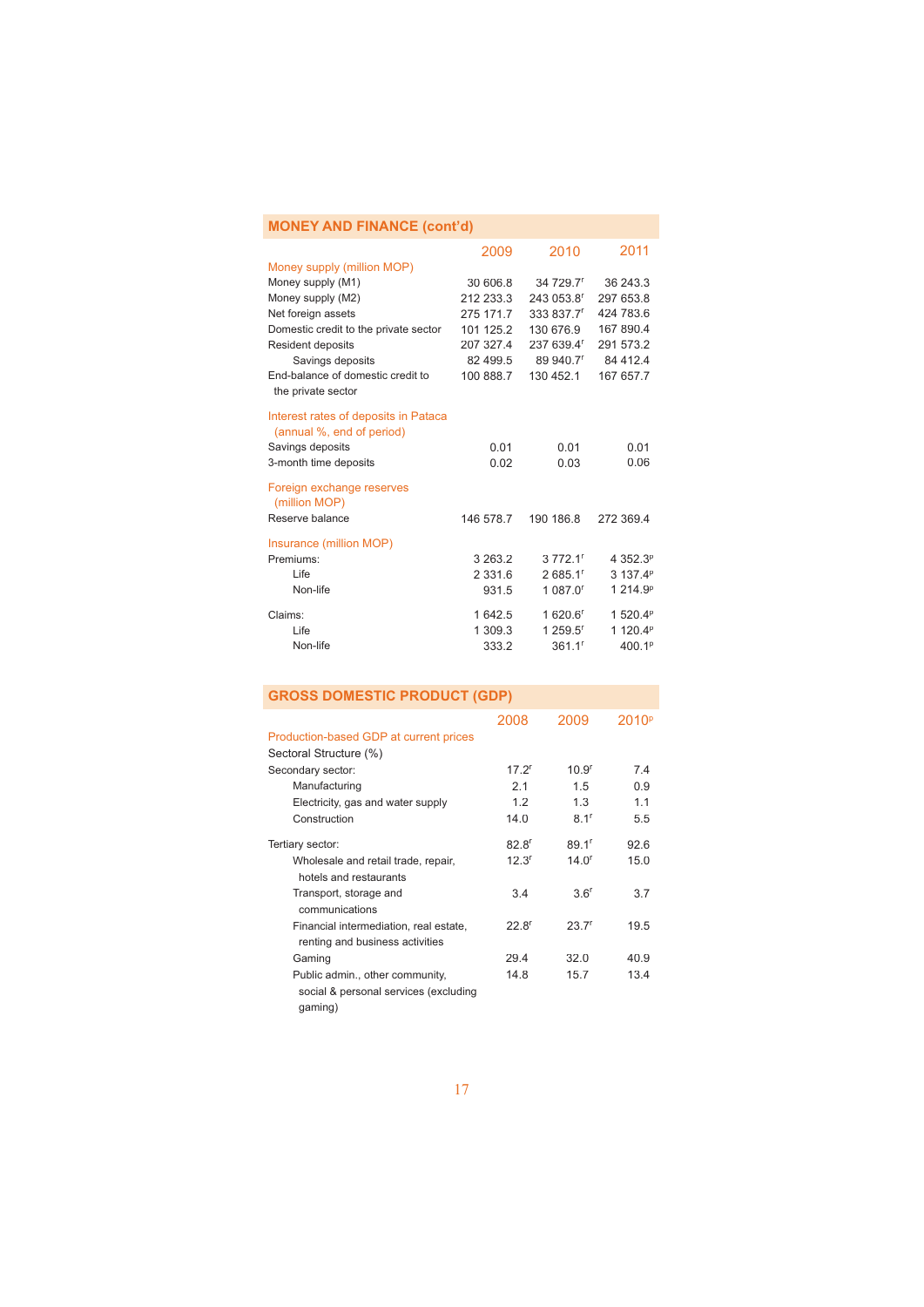| <b>GROSS DOMESTIC PRODUCT (GDP) (cont'd)</b>                                                                                                                                                                               |                                                                                     |                                                                                    |                                                                                    |
|----------------------------------------------------------------------------------------------------------------------------------------------------------------------------------------------------------------------------|-------------------------------------------------------------------------------------|------------------------------------------------------------------------------------|------------------------------------------------------------------------------------|
| <b>Expenditure-based GDP (million MOP)</b>                                                                                                                                                                                 | 2009 <sup>r</sup>                                                                   | 2010 <sup>r</sup>                                                                  | 2011 <sup>P</sup>                                                                  |
| at current prices                                                                                                                                                                                                          | 170 161.4                                                                           | 226 218.8                                                                          | 292 090.5                                                                          |
|                                                                                                                                                                                                                            | $(+2.4)$                                                                            | $(+32.9)$                                                                          | $(+29.1)$                                                                          |
| Private consumption expenditure                                                                                                                                                                                            | 45 565.5                                                                            | 51 281.0                                                                           | 60 460.8                                                                           |
|                                                                                                                                                                                                                            | $(+4.3)$                                                                            | $(+12.5)$                                                                          | $(+17.9)$                                                                          |
| Government final consumption                                                                                                                                                                                               | 16 679.3                                                                            | 18 351.2                                                                           | 21 531.9                                                                           |
| expenditure                                                                                                                                                                                                                | $(+12.5)$                                                                           | $(+10.0)$                                                                          | $(+17.3)$                                                                          |
| Gross capital formation                                                                                                                                                                                                    | 32 119.4                                                                            | 30 094.9                                                                           | 38 486.2                                                                           |
|                                                                                                                                                                                                                            | $(-37.7)$                                                                           | $(-6.3)$                                                                           | $(+27.9)$                                                                          |
| Exports of goods and services                                                                                                                                                                                              | 160 192.7                                                                           | 240 458.2                                                                          | 328 202.7                                                                          |
|                                                                                                                                                                                                                            | $(-0.7)$                                                                            | $(+50.1)$                                                                          | $(+36.5)$                                                                          |
| Less: Imports of goods and                                                                                                                                                                                                 | 84 395.4                                                                            | 113 966.4                                                                          | 156 591.1                                                                          |
| services                                                                                                                                                                                                                   | $(-19.8)$                                                                           | $(+35.0)$                                                                          | $(+37.4)$                                                                          |
| Per-capita GDP (MOP)                                                                                                                                                                                                       | 317 557                                                                             | 421 312                                                                            | 531723                                                                             |
|                                                                                                                                                                                                                            | $(+3.1)$                                                                            | $(+32.7)$                                                                          | $(+26.2)$                                                                          |
| Chain volume measures                                                                                                                                                                                                      | 170 161.4                                                                           | 216 166.1                                                                          | 260 999.0                                                                          |
| (in chained 2009 dollars)                                                                                                                                                                                                  | $(+1.7)$                                                                            | $(+27.0)$                                                                          | $(+20.7)$                                                                          |
| Private consumption expenditure                                                                                                                                                                                            | 45 565.5                                                                            | 48 972.4                                                                           | 53 971.6                                                                           |
|                                                                                                                                                                                                                            | $(+2.4)$                                                                            | $(+7.5)$                                                                           | $(+10.2)$                                                                          |
| Government final consumption                                                                                                                                                                                               | 16 679.3                                                                            | 17 471.6                                                                           | 19 112.8                                                                           |
| expenditure                                                                                                                                                                                                                | $(+13.1)$                                                                           | $(+4.8)$                                                                           | $(+9.4)$                                                                           |
| Gross capital formation                                                                                                                                                                                                    | 32 119.4                                                                            | 28 216.7                                                                           | 32 555.7                                                                           |
|                                                                                                                                                                                                                            | $(-33.6)$                                                                           | $(-12.2)$                                                                          | $(+15.4)$                                                                          |
| Exports of goods and services                                                                                                                                                                                              | 160 192.7                                                                           | 231 328.6                                                                          | 296 659.4                                                                          |
|                                                                                                                                                                                                                            | $(-1.5)$                                                                            | $(+44.4)$                                                                          | $(+28.2)$                                                                          |
| Less: Imports of goods and                                                                                                                                                                                                 | 84 395.4                                                                            | 109 823.1                                                                          | 141 216.6                                                                          |
| services                                                                                                                                                                                                                   | $(-18.7)$                                                                           | $(+30.1)$                                                                          | $(+28.6)$                                                                          |
| Per-capita GDP (MOP)                                                                                                                                                                                                       | 317 557                                                                             | 402 590                                                                            | 475 123                                                                            |
|                                                                                                                                                                                                                            | $(+2.5)$                                                                            | $(+26.8)$                                                                          | $(+18.0)$                                                                          |
| Change in real terms (%)<br>Private investment<br>Public investment<br>Domestic demand <sup>a</sup><br>Net exports (Exports-Imports)<br>Exports of goods<br>Exports of services<br>Imports of goods<br>Imports of services | $-36.8$<br>$+34.4$<br>$-13.0$<br>$+30.7$<br>$-48.2$<br>$+3.9$<br>$-24.1$<br>$-12.3$ | $-22.4$<br>$+24.1$<br>$+0.3$<br>$+60.3$<br>$-7.3$<br>$+47.4$<br>$+14.9$<br>$+46.2$ | $+4.9$<br>$+58.9$<br>$+11.6$<br>$+27.9$<br>$-2.9$<br>$+29.4$<br>$+26.2$<br>$+30.5$ |
| Deflator (2009=100)<br>Domestic demand deflator<br>GDP deflator                                                                                                                                                            | 100.0<br>$(-1.5)$<br>100.0<br>$(+0.6)$                                              | 105.4<br>$(+5.4)$<br>104.7<br>$(+4.7)$                                             | 114.0<br>$(+8.2)$<br>111.9<br>$(+6.9)$                                             |

a Domestic demand= Private consumption expenditure + Government final consumption expenditure + Gross capital formation